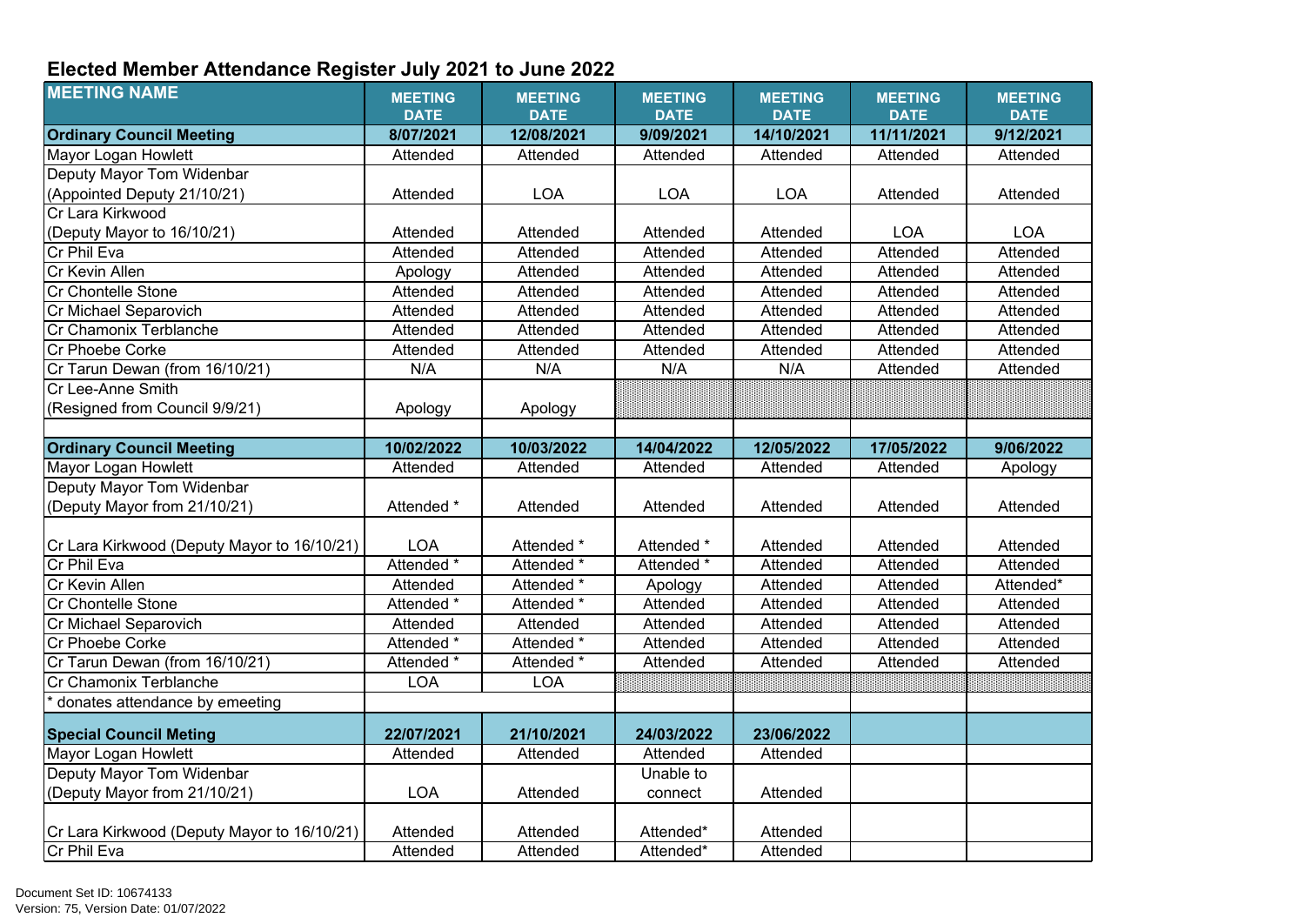| Cr Kevin Allen                              | Attended         | Attended                | Attended*             | Attended              |            |            |
|---------------------------------------------|------------------|-------------------------|-----------------------|-----------------------|------------|------------|
| Cr Chontelle Stone                          | Attended         | Attended                | Attended*             | Attended*             |            |            |
| Cr Michael Separovich                       | Attended         | Attended                | Attended              | Attended              |            |            |
| Cr Chamonix Terblanche                      | Attended         | Attended                | <b>LOA</b>            | Attended              |            |            |
| Cr Phoebe Corke                             | Attended         | Attended                | Attended*             | Attended <sup>*</sup> |            |            |
| Cr Tarun Dewan (from 16/10/21)              |                  | Attended                | Attended*             | Attended              |            |            |
| Cr Lee-Anne Smith                           |                  |                         |                       |                       |            |            |
| (Resigned from Council 9/9/21)              | Attended         |                         |                       |                       |            |            |
| donates attendance by emeeting              |                  |                         |                       |                       |            |            |
|                                             | <b>Special</b>   |                         |                       |                       |            |            |
|                                             | <b>Electors'</b> |                         |                       |                       |            |            |
|                                             | <b>Meeting</b>   | <b>Annual Electors'</b> |                       |                       |            |            |
| <b>Electors' Meetings</b>                   | 28/07/2021       | <b>Meeting 1/2/2022</b> |                       |                       |            |            |
| Mayor Logan Howlett                         | Apology          | Attended                |                       |                       |            |            |
| Deputy Mayor Tom Widenbar                   | <b>LOA</b>       | Apology                 |                       |                       |            |            |
|                                             |                  |                         |                       |                       |            |            |
| Cr Lara Kirkwood (Deputy Mayor to 16/10/21) | Attended         | <b>LOA</b>              |                       |                       |            |            |
| Cr Phil Eva                                 | Attended         | Apology                 |                       |                       |            |            |
| Cr Kevin Allen                              | Attended         | Apology                 |                       |                       |            |            |
| <b>Cr Chontelle Stone</b>                   | <b>Attended</b>  | Attended                |                       |                       |            |            |
| Cr Michael Separovich                       | Apology          | Apology                 |                       |                       |            |            |
| Cr Chamonix Terblanche                      | Attended         | LOA                     |                       |                       |            |            |
| Cr Phoebe Corke                             | Attended         | Attended                |                       |                       |            |            |
| Cr Tarun Dewan                              |                  |                         |                       |                       |            |            |
| (from 16/10/21)                             |                  | Attended                |                       |                       |            |            |
| Cr Lee-Anne Smith                           |                  |                         |                       |                       |            |            |
| (Resigned from Council 9/9/21)              | Apology          |                         |                       |                       |            |            |
|                                             |                  |                         |                       |                       |            |            |
|                                             | 17/3/2022        | 24/03/2022              |                       |                       |            |            |
| <b>Audit, Risk and Compliance Committee</b> | (Adjourned to    | (Adjourned from         |                       |                       |            |            |
| (ARC)                                       | 24/3/2022)       | 17/3/2022)              | 19/05/2022            | 21/07/2022            | 15/09/2022 | 17/11/2022 |
|                                             |                  |                         | unable to             |                       |            |            |
| <b>External Member - G. Geen</b>            | Attended*        | Attended*               | connect               |                       |            |            |
| Cr Kevin Allen                              | Attended*        | Attended*               | Attended              |                       |            |            |
|                                             |                  |                         |                       |                       |            |            |
| DM Tom Widenbar                             | Attended         | unable to connect       | Attended              |                       |            |            |
| Cr Tarun Dewan                              | Attended*        | Attended*               | Attended <sup>*</sup> |                       |            |            |
| Cr P Corke (from 24/2/22)                   |                  | Attended*               | Attended              |                       |            |            |
| Mayor Howlett (Resigned 17/3/2022)          |                  |                         | 888888888888888888    |                       |            |            |
|                                             |                  |                         |                       |                       |            |            |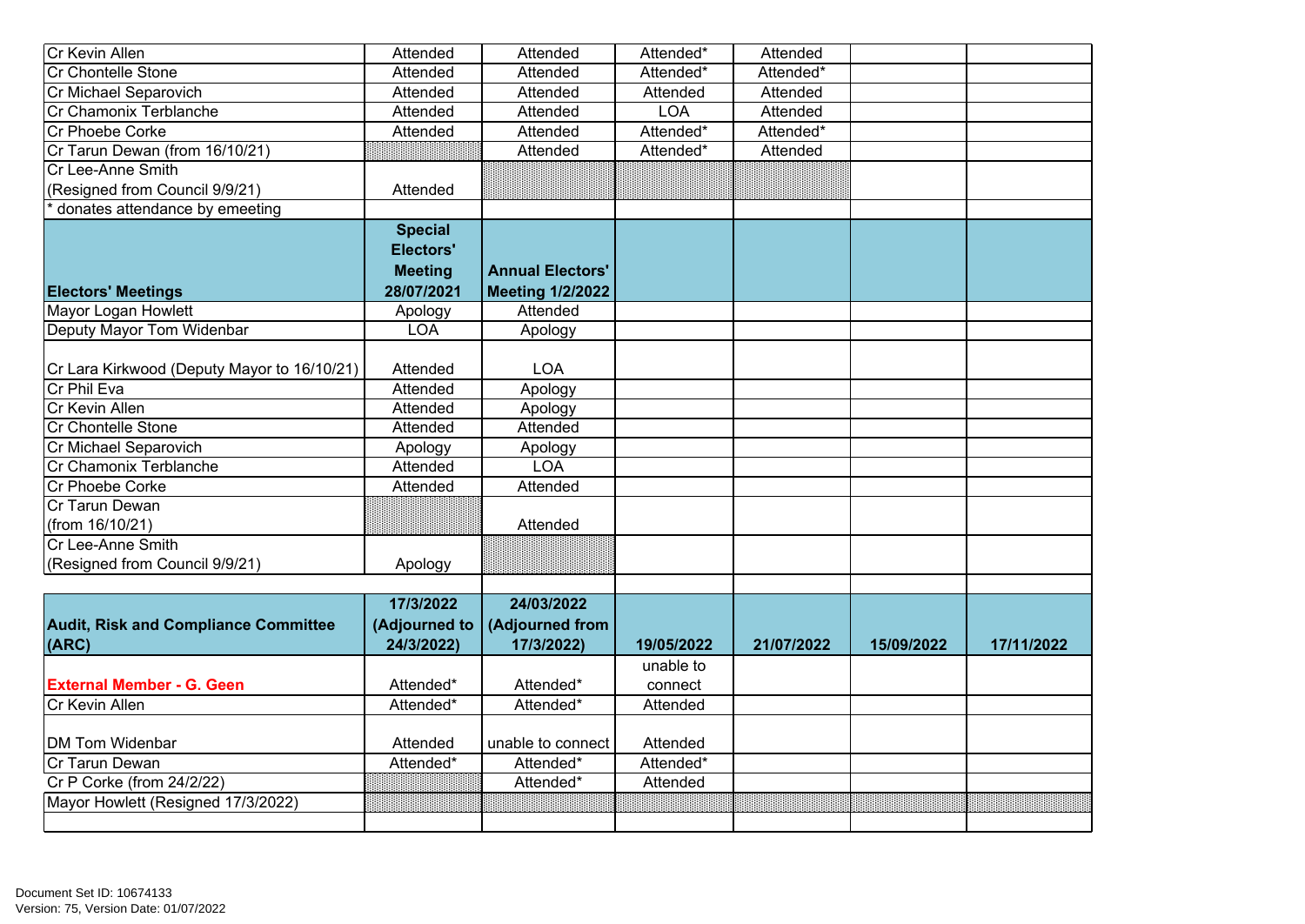| <b>Organisational Performance Committee</b> |            |            |            |            |  |
|---------------------------------------------|------------|------------|------------|------------|--|
| $\vert$ (OpCO)                              | 21/04/2022 | 16/06/2022 | 18/08/2022 | 20/10/2022 |  |
| Mayor Howlett                               | Attended   | Attended   |            |            |  |
| Cr Phoebe Corke                             | Attended   | Attended*  |            |            |  |
| Cr Tarun Dewan                              | Attended * | Attended   |            |            |  |
| Cr Phil Eva                                 | Apology    | Attended   |            |            |  |
| Cr Michael Separovich                       | Attended   | Attended   |            |            |  |
| Cr Chontelle Stone                          | Attended   | Attended   |            |            |  |
| donates attendance by emeeting              |            |            |            |            |  |
|                                             |            |            |            |            |  |
| <b>Expenditure Review Commiteee (ERC)</b>   | 19/05/2022 | 21/07/2022 | 15/09/2022 | 17/11/2022 |  |
| Cr Corke (Presiding Member)                 |            |            |            |            |  |
|                                             | Attended   |            |            |            |  |
| DM Widenbar                                 | Attended   |            |            |            |  |
| Cr Dewan                                    | Attended*  |            |            |            |  |
| Cr Separovich                               | Attended   |            |            |            |  |
| Cr Stone                                    | Attended   |            |            |            |  |
| * donates attendance by emeeting            |            |            |            |            |  |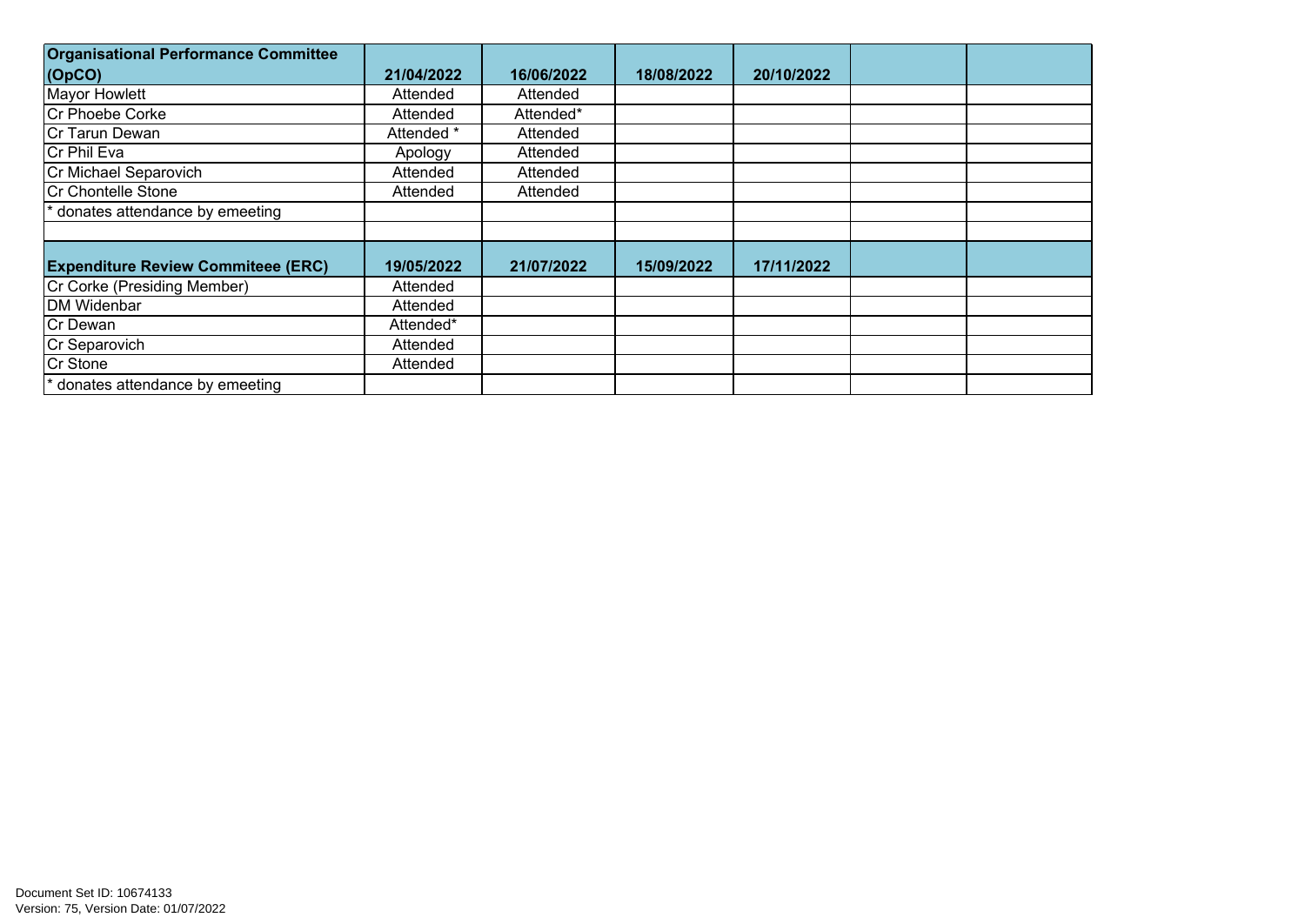| <b>Governance Committee (GOVCO)</b>                                | 21/04/2022 | 16/06/2022             | 18/08/2022 | 20/10/2022 |  |
|--------------------------------------------------------------------|------------|------------------------|------------|------------|--|
| <b>DM Widenbar</b>                                                 | Attended * | Attended               |            |            |  |
| Cr Corke                                                           | Attended   | Attended*              |            |            |  |
| Cr Eva                                                             | Apology    | Apology                |            |            |  |
| Cr Kirkwood                                                        | Attended   | Attended               |            |            |  |
| Cr Separovich                                                      | Attended   | Attended               |            |            |  |
| Cr Stone (PM)                                                      | Attended   | Attended               |            |            |  |
| * donates attendance by emeeting                                   |            |                        |            |            |  |
|                                                                    |            |                        |            |            |  |
| <b>Local Emergency Management Committee</b>                        | 28/09/2021 | 23/11/2021             | 22/03/2022 |            |  |
| Mayor Logan Howlett                                                | Attended   | Attended               | Attended   |            |  |
| Cr Phil Eva                                                        | Absent     | Apologies              | Absent     |            |  |
| Cr Chontelle Stone (delegate to 15/10/21)                          | Absent     | N/A                    | N/A        |            |  |
| Cr Michael Separovich                                              | Attended   | Attended               | Attended   |            |  |
| Cr Tarun Dewan                                                     | N/A        | Attended               | Attended   |            |  |
| donates attendance by emeeting                                     |            |                        |            |            |  |
|                                                                    |            |                        |            |            |  |
|                                                                    |            |                        |            |            |  |
| <b>Code of Conduct Complaints Committee</b>                        | 1/06/2022  |                        |            |            |  |
| Mayor Logan Howlett                                                | Attended*  |                        |            |            |  |
| Deputy Mayor Tom Widenbar                                          | Attended   |                        |            |            |  |
| Cr Kevin Allen                                                     | Attended*  |                        |            |            |  |
| Cr Phoebe Corke                                                    | Attended*  |                        |            |            |  |
| Cr Tarun Dewan                                                     | Attended   |                        |            |            |  |
| Cr Philip Eva                                                      | Attended*  |                        |            |            |  |
| Cr Lara Kirkwood                                                   | Attended*  |                        |            |            |  |
| Cr Michael Separovich                                              | N/A        |                        |            |            |  |
| Cr Chontelle Stone                                                 | Attended*  |                        |            |            |  |
| * donates attendance by emeeting                                   |            |                        |            |            |  |
|                                                                    |            |                        |            |            |  |
|                                                                    |            |                        |            |            |  |
|                                                                    |            |                        |            |            |  |
| <b>DISBANDED COMMITTEES</b>                                        |            |                        |            |            |  |
|                                                                    |            |                        |            |            |  |
| <b>Audit and Strategic Finance Committee</b>                       |            |                        |            |            |  |
|                                                                    | 15/07/2021 |                        |            |            |  |
| <b>DISBANDED 10 MARCH 2022</b><br><b>External Member - G. Geen</b> |            | 25/11/2021<br>Attended |            |            |  |
|                                                                    | Attended   |                        |            |            |  |
| Cr Kevin Allen (Presiding Member)<br>Deputy Mayor Tom Widenbar     | Attended   | Attended               |            |            |  |
|                                                                    |            |                        |            |            |  |
| (Appointed Deputy 21/10/21)                                        | <b>LOA</b> | Attended               |            |            |  |
| Cr Michael Separovich                                              | Apology    | Attended               |            |            |  |

Document Set ID: 10674133<br>Version: 75, Version Date: 01/07/2022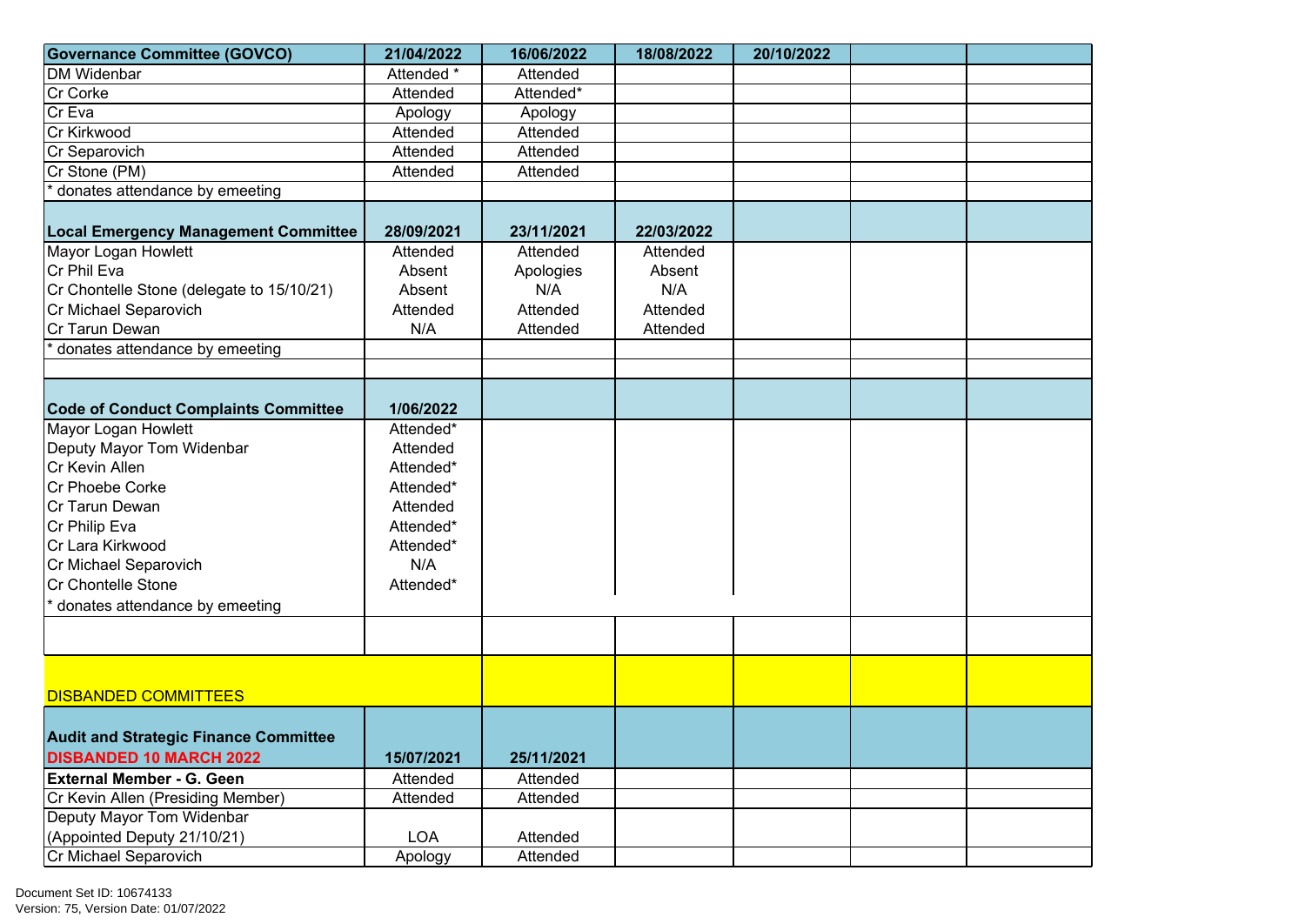| Cr Phoebe Corke                               | Attended   | Attended   |  |  |
|-----------------------------------------------|------------|------------|--|--|
| Cr Tarun Dewan                                | N/A        | Attended   |  |  |
| Cr Chamonix Terblanche                        | Apology    | Absent     |  |  |
| Mayor Logan Howlett                           |            |            |  |  |
| (resigned from 21/10/21)                      | Attended   | N/A        |  |  |
| Cr Chontelle Stone                            |            |            |  |  |
| (resigned from 21/10/21)                      | Apology    | N/A        |  |  |
| Deputy Mayor Tom Widenbar                     |            |            |  |  |
| (resigned from 21/10/21)                      | <b>LOA</b> | N/A        |  |  |
|                                               |            |            |  |  |
| <b>Chief Executive Officer and Senior Key</b> |            |            |  |  |
| <b>Projects Appraisal Committee</b>           |            |            |  |  |
|                                               |            |            |  |  |
| <b>DISBANDED 10 MARCH 2022</b>                | 22/07/2021 | 17/02/2022 |  |  |
| Mayor Logan Howlett (Chair)                   | Attended   | Attended   |  |  |
| Deputy Mayor Tom Widenbar                     |            |            |  |  |
| (Appointed Deputy 21/10/21)                   | <b>LOA</b> | Attended   |  |  |
| Cr L Kirkwood (Deputy expired 16/10/21)       | Attended   |            |  |  |
| Cr Kevin Allen (to 16/10/21)                  | Attended   |            |  |  |
| Cr Chontelle Stone (to 16/10/21)              | Attended   |            |  |  |
| Cr Chamonix Terblanche (to 16/10/21)          | Attended   |            |  |  |
| Cr Michael Separovich                         | Attended   | Attended   |  |  |
| Cr Phil Eva                                   | Attended   | Attended*  |  |  |
| Cr Phoebe Corke                               | Attended   | Attended   |  |  |

| <b>Cockburn Community Events Committee</b><br><b>DISBANDED 10 MARCH 2022</b> | 20/05/2021 |  |  |  |
|------------------------------------------------------------------------------|------------|--|--|--|
| Mayor Logan Howlett                                                          | Attended   |  |  |  |
| Deputy Mayor Tom Widenbar                                                    |            |  |  |  |
| (Appointed Deputy 21/10/21)                                                  | Attended   |  |  |  |
| Cr L Kirkwood (Deputy expired 16/10/21)                                      | Attended   |  |  |  |
| Cr Phoebe Corke                                                              | Attended   |  |  |  |
| Cr Michael Separovich (Dep)                                                  | Attended   |  |  |  |
| Cr Phil Eva (Dep)                                                            | Attended   |  |  |  |
| Cr Chamonix Terblanche (Dep)                                                 | N/A        |  |  |  |
|                                                                              |            |  |  |  |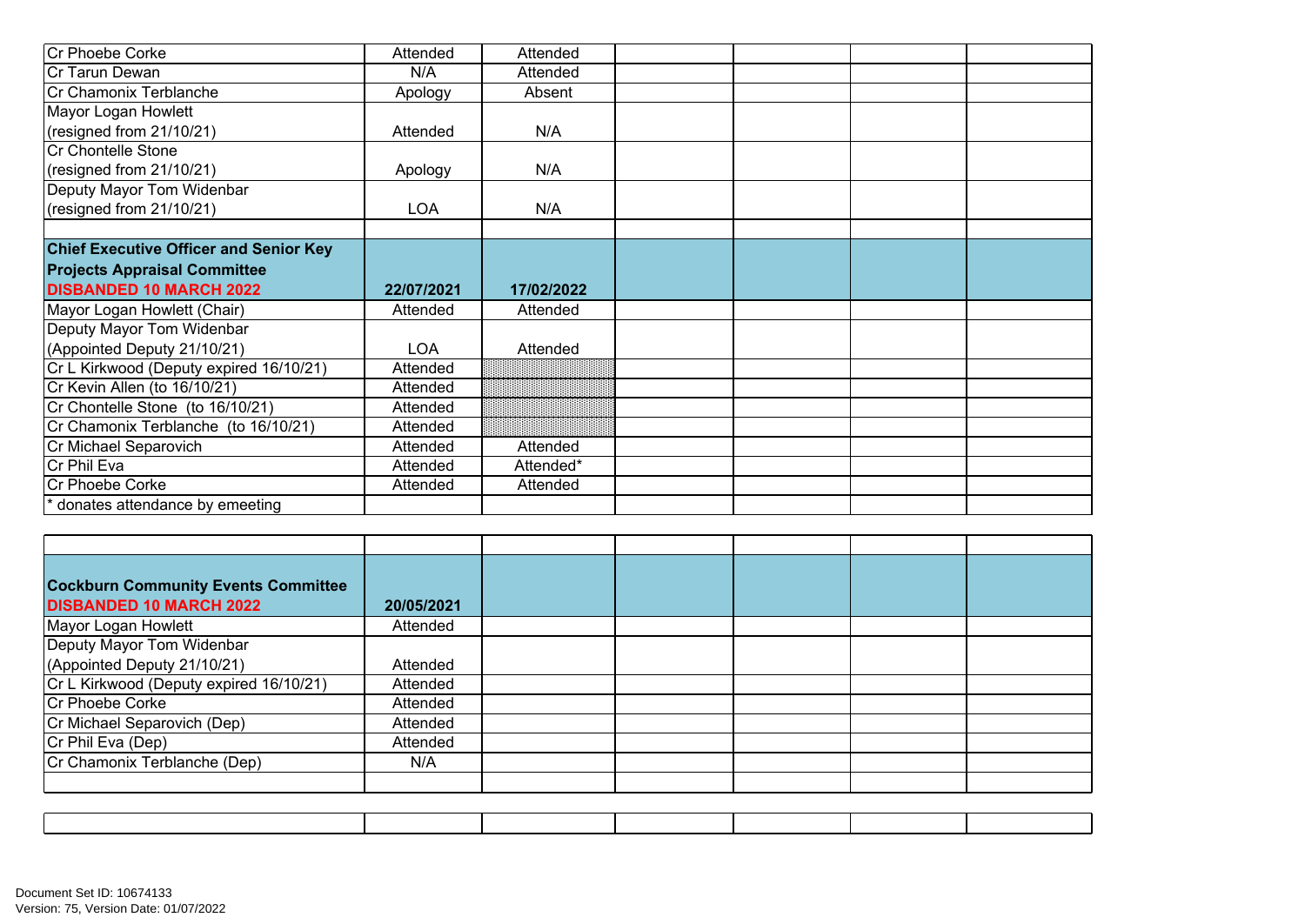| <b>Delegated Authorities and Policies</b>  |            |            |            |            |            |  |
|--------------------------------------------|------------|------------|------------|------------|------------|--|
| <b>Committee</b>                           |            |            |            |            |            |  |
| <b>DISBANDED 10 MARCH 2022</b>             | 26/08/2021 | 25/11/2021 | 17/02/2022 |            |            |  |
|                                            |            |            |            |            |            |  |
| Cr Chontelle Stone (Chair)                 | Attended   | Attended   | Attended   |            |            |  |
| Deputy Mayor Tom Widenbar                  |            |            |            |            |            |  |
| (Appointed Deputy 21/10/21)                | LOA        | Attended   | Attended   |            |            |  |
| Cr Michael Separovich                      | Attended   | Attended   | Attended   |            |            |  |
| Cr Chamonix Terblanche                     | Attended   | Absent     | <b>LOA</b> |            |            |  |
| Cr Phoebe Corke                            | Attended   | Attended   | Attended   |            |            |  |
| Cr Dewan (Appointed 21/10/21)              | N/A        | Attended   | Attended   |            |            |  |
| Mayor Logan Howlett                        |            |            |            |            |            |  |
| (resigned 29/10/21)                        | Attended   |            |            |            |            |  |
|                                            |            |            |            |            |            |  |
| <b>Grants and Donations Committee</b>      |            |            |            |            |            |  |
| <b>DISBANDED 10 MARCH 2022</b>             | 20/07/2021 |            |            |            |            |  |
| Mayor Logan Howlett (Chair)                | Attended   |            |            |            |            |  |
| Cr Phoebe Corke                            | Attended   |            |            |            |            |  |
| Cr Phil Eva                                | Attended   |            |            |            |            |  |
| Cr Lee-Anne Smith                          | Apology    |            |            |            |            |  |
| Deputy Mayor Tom Widenbar                  |            |            |            |            |            |  |
| (Appointed Deputy 21/10/21)                | <b>LOA</b> |            |            |            |            |  |
| Cr Michael Separovich (dep)                | N/A        |            |            |            |            |  |
|                                            |            |            |            |            |            |  |
|                                            |            |            |            |            |            |  |
| <b>Governance Steering Group Committee</b> |            |            |            |            |            |  |
| <b>MEETINGS NO LONGER REQUIRED</b>         | 23/11/2021 | 8/02/2022  | 23/02/2022 | 8/03/2022  | 22/03/2022 |  |
| Mayor Logan Howlett                        | Attended   | Attended   | Attended   | Attended   | Attended   |  |
| Deputy Mayor Tom Widenbar                  | Attended   | Attended   | Attended   | Attended   | Attended   |  |
| Cr Phoebe Corke                            | Attended   | Attended   | Attended   | Attended   | Attended   |  |
| Cr Tarun Dewan                             | Attended   | Attended   | Attended   | Attended   | Attended*  |  |
| Cr Philip Eva                              | Attended   | Attended   | Apology    | Attended * | Attended*  |  |
| Cr Chontelle Stone                         | Attended   | Attended   | Attended   | Attended   | Attended   |  |
| Cr Michael Separovich                      | Attended   | Attended   | Attended   | Attended   | Attended   |  |
| * donates attendance by emeeting           |            |            |            |            |            |  |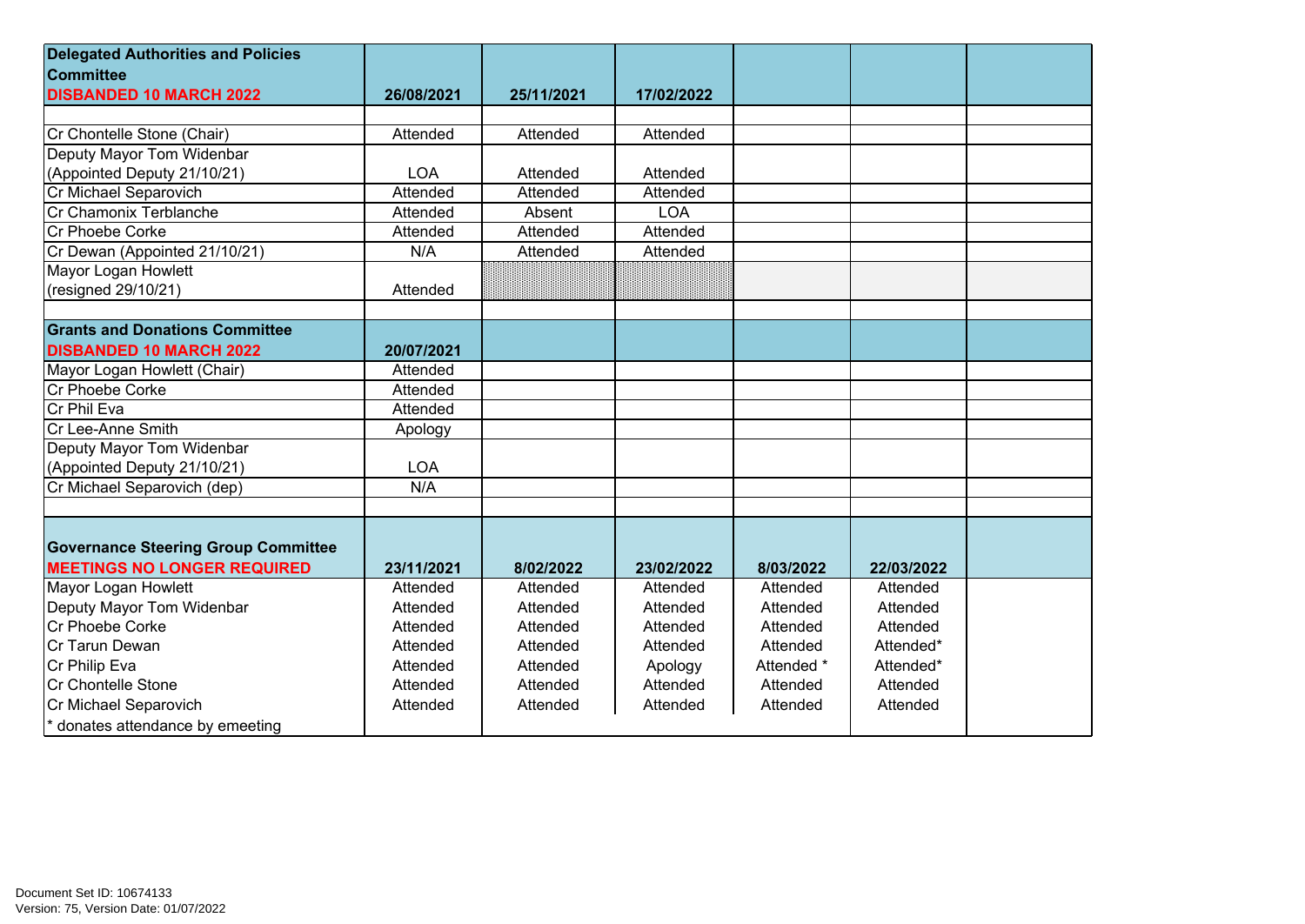## **Elected Member Attendance Register - July 2021 to June 2022**

|                                                                                    | <b>MEETING</b><br><b>DATE</b>                           | <b>MEETING</b><br><b>DATE</b> | <b>MEETING</b><br><b>DATE</b>                   | <b>MEETING</b><br><b>DATE</b> | <b>MEETING</b><br><b>DATE</b> | <b>MEETING</b><br><b>DATE</b>                                  |
|------------------------------------------------------------------------------------|---------------------------------------------------------|-------------------------------|-------------------------------------------------|-------------------------------|-------------------------------|----------------------------------------------------------------|
| <b>Elected Member Briefing</b>                                                     | <b>Agenda Briefing</b><br><b>E</b> Meeting<br>1/07/2021 | 15/07/2021                    | Agenda Briefing<br><b>E</b> Meeting<br>1/8/2021 | 19/08/2021                    | 26/08/2021                    | <b>Special Site</b><br><b>Briefing Beale</b><br>Park 29/8/2021 |
| Mayor Logan Howlett                                                                | Attended                                                | Attended                      | Attended                                        | Attended                      | Attended                      | Apology                                                        |
| Deputy Mayor Lara Kirkwood                                                         | Attended                                                | Attended                      | Attended                                        | Apology                       | Apology                       | Absent                                                         |
| <b>Cr Phil Eva</b>                                                                 | Attended                                                | Attended                      | Attended                                        | Apology                       | Apology                       | Absent                                                         |
| <b>Cr Kevin Allen</b>                                                              | Attended                                                | Attended                      | Attended                                        | Attended                      | Absent                        | Attended                                                       |
| <b>Cr Chontelle Stone</b>                                                          | Attended                                                | Attended                      | Attended                                        | Absent                        | Attended                      | Absent                                                         |
| Cr Michael Separovich                                                              | Attended                                                | No.                           | Attended                                        | Attended                      | Attended                      | Absent                                                         |
| lCr Lee-Anne Smith                                                                 | No                                                      | <b>No</b>                     | No                                              | Apology                       | Apology                       | Absent                                                         |
| Cr Chamonix Terblanche                                                             | Attended                                                | Attended                      | Attended                                        | Attended                      | Attended                      | Absent                                                         |
| Deputy Mayor Tom Widenbar<br>(Appointed Deputy 21/10/21)<br><b>Cr Phoebe Corke</b> | Attended<br>Attended                                    | <b>LOA</b><br>Attended        | <b>LOA</b><br>Attended                          | <b>LOA</b><br>Attended        | <b>LOA</b><br>Attended        | <b>LOA</b><br>Attended                                         |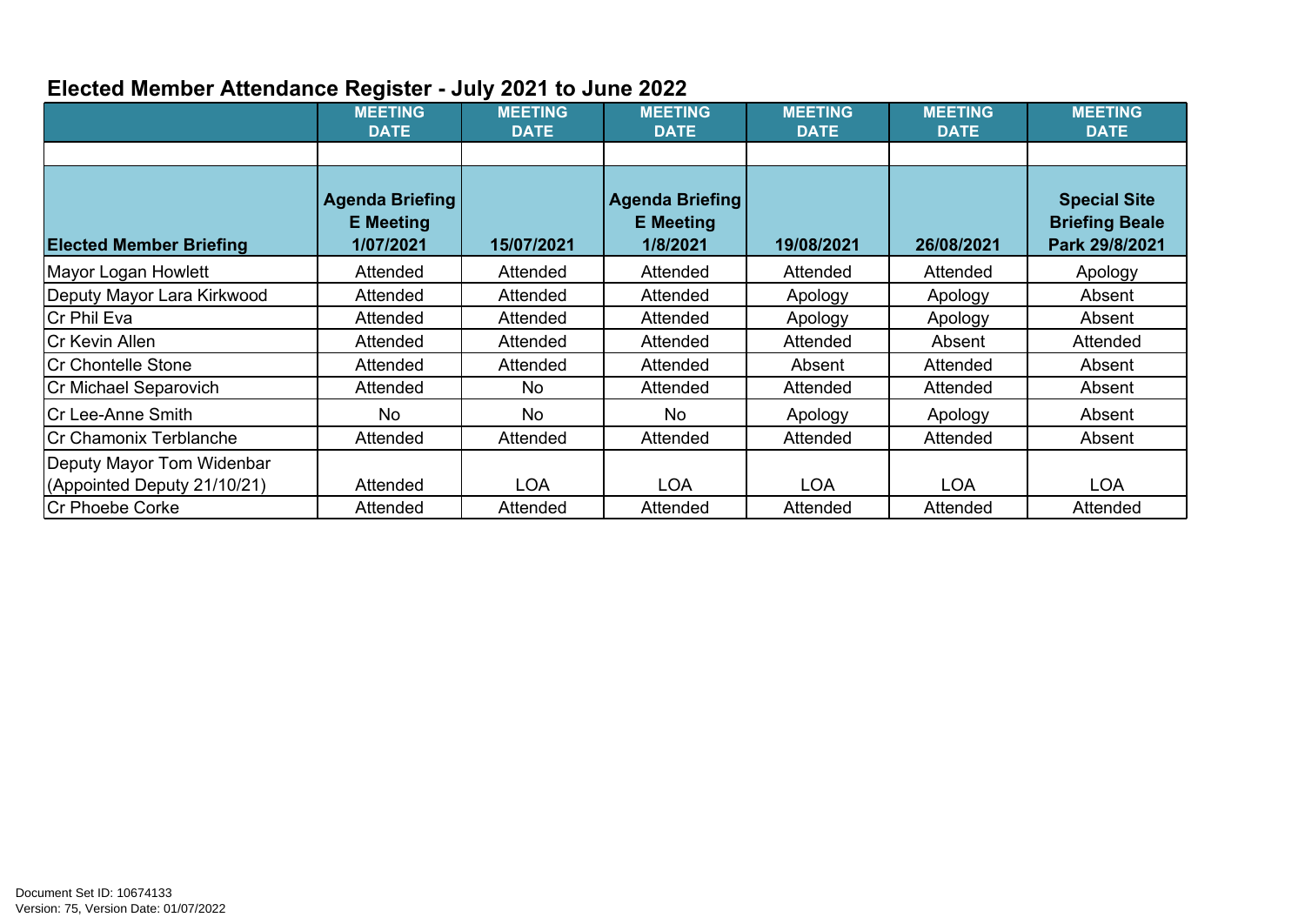| <b>MEETING NAME</b>                                      | <b>MEETING</b><br><b>DATE</b>                          | <b>MEETING</b><br><b>DATE</b>                                      | <b>MEETING</b><br><b>DATE</b>                           | <b>MEETING</b><br><b>DATE</b>                                                 | <b>MEETING</b><br><b>DATE</b> | <b>MEETING</b><br><b>DATE</b> |
|----------------------------------------------------------|--------------------------------------------------------|--------------------------------------------------------------------|---------------------------------------------------------|-------------------------------------------------------------------------------|-------------------------------|-------------------------------|
| <b>Elected Member Briefing</b>                           | <b>Agenda Briefing</b><br><b>E</b> Meeting<br>2/9/2021 | <b>Governance</b><br><b>Review</b><br><b>Workshop</b><br>30/9/2021 | <b>Agenda Briefing</b><br><b>E</b> Meeting<br>7/10/2021 | <b>Governance</b><br><b>Review Final</b><br><b>Draft Report</b><br>28/10/2021 |                               |                               |
| <b>Mayor Logan Howlett</b>                               | Attended                                               | Attended                                                           | Attended                                                | Attended                                                                      |                               |                               |
| Deputy Mayor Lara Kirkwood<br>(Deputy expired 16/10/21)  | Attended                                               | Attended                                                           | Attended                                                | Attended                                                                      |                               |                               |
| Cr Phil Eva                                              | Attended                                               | Attended                                                           | Attended                                                | Attended                                                                      |                               |                               |
| Cr Kevin Allen                                           | Attended                                               | Attended                                                           | Attended                                                | Attended                                                                      |                               |                               |
| <b>Cr Chontelle Stone</b>                                | Attended                                               | Attended                                                           | Attended                                                | Apology                                                                       |                               |                               |
| Cr Michael Separovich                                    | Attended                                               | Attended                                                           | Attended                                                | Attended                                                                      |                               |                               |
| Cr Lee-Anne Smith<br>Resigned from Council Sept 21       | Absent                                                 | N/A                                                                | N/A                                                     | N/A                                                                           |                               |                               |
| Cr Chamonix Terblanche                                   | Attended                                               | Attended                                                           | Attended                                                | Attended                                                                      |                               |                               |
| Deputy Mayor Tom Widenbar<br>(Appointed Deputy 21/10/21) | <b>LOA</b>                                             | Attended                                                           | Attended                                                | Attended                                                                      |                               |                               |
| <b>Cr Phoebe Corke</b>                                   | Attended                                               | Attended                                                           | Attended                                                | Attended                                                                      |                               |                               |
| lCr Tarun Dewan<br>(Councillor from 16/10/21)            | N/A                                                    | N/A                                                                | N/A                                                     |                                                                               |                               |                               |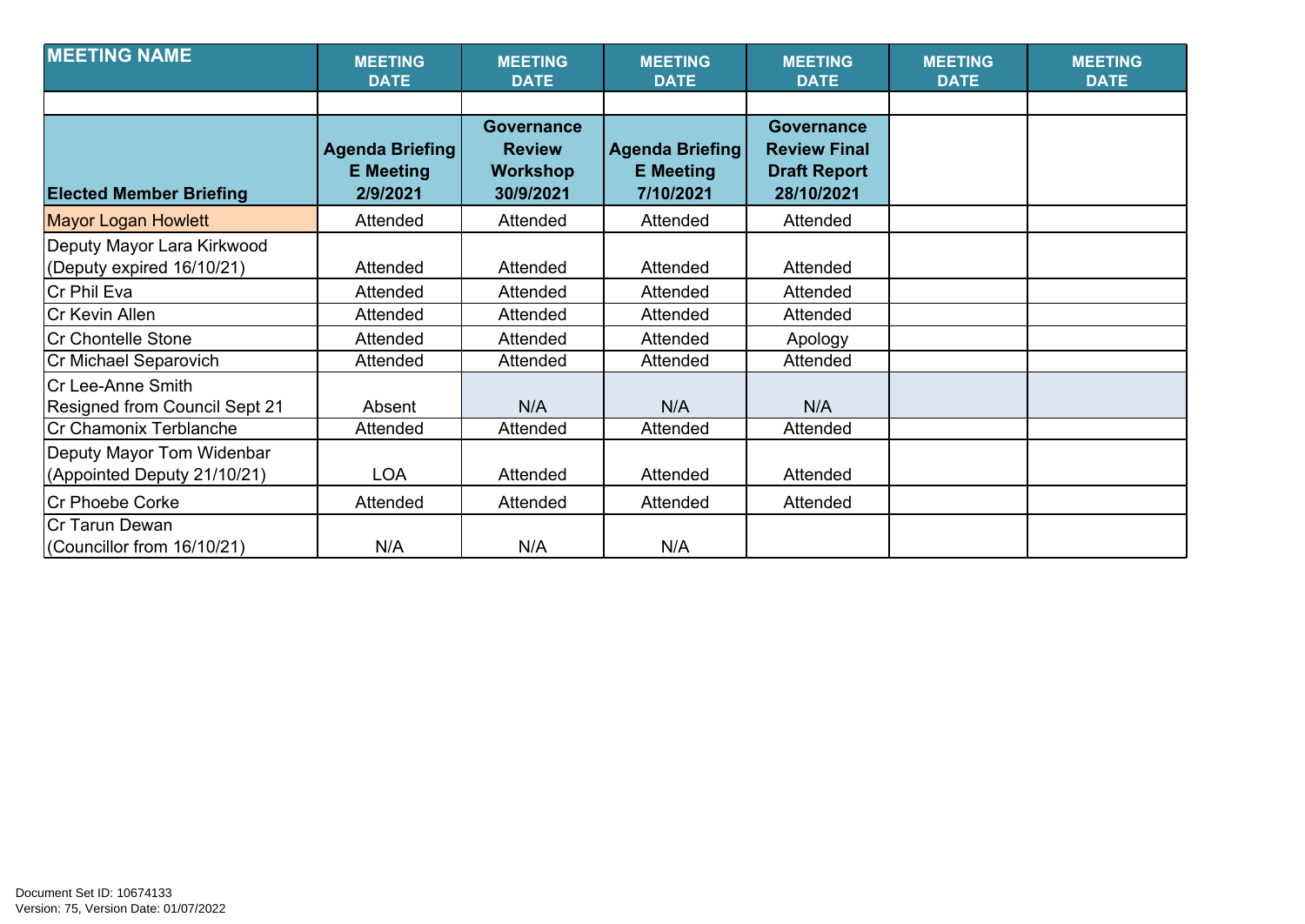| <b>MEETING NAME</b>                                      | <b>MEETING</b><br><b>DATE</b>                           | <b>MEETING</b><br><b>DATE</b>    | <b>MEETING</b><br><b>DATE</b>                           | <b>MEETING</b><br><b>DATE</b>                     | <b>MEETING</b><br><b>DATE</b>                         | <b>MEETING</b><br><b>DATE</b>                              |
|----------------------------------------------------------|---------------------------------------------------------|----------------------------------|---------------------------------------------------------|---------------------------------------------------|-------------------------------------------------------|------------------------------------------------------------|
|                                                          |                                                         |                                  |                                                         |                                                   |                                                       |                                                            |
| <b>Elected Member Briefing</b>                           | <b>Agenda Briefing</b><br><b>E</b> Meeting<br>4/11/2021 | <b>EM Briefing</b><br>18/11/2021 | <b>Agenda Briefing</b><br><b>E</b> Meeting<br>2/12/2021 | <b>EM Special</b><br><b>Briefing</b><br>1/02/2022 | <b>Agenda Briefing</b><br><b>E</b> Meeting<br>3/02/22 | <b>EM Strategic</b><br><b>Briefing Forum</b><br>24/02/2022 |
| Mayor Logan Howlett                                      | Attended                                                | Apology                          | Attended                                                | Apology                                           | Attended                                              | Attended                                                   |
| Deputy Mayor Tom Widenbar<br>(Appointed Deputy 21/10/21) | Attended                                                | Attended                         | Attended                                                | Attended                                          | Attended                                              | Attended                                                   |
| ICr Kevin Allen                                          | Apology                                                 | Apology                          | Attended                                                | Attended                                          | Attended                                              | Attended                                                   |
| <b>Cr Phoebe Corke</b>                                   | Attended                                                | Attended                         | Attended                                                | Attended                                          | Attended                                              | Attended                                                   |
| <b>ICr Tarun Dewan</b>                                   | Attended                                                | Attended                         | Attended                                                | Attended                                          | Attended                                              | Attended                                                   |
| Cr Phil Eva                                              | Apology                                                 | Attended                         | Attended                                                | Attended                                          | Attended                                              | Attended                                                   |
| Cr Lara Kirkwood                                         | <b>LOA</b>                                              | <b>LOA</b>                       | <b>LOA</b>                                              | <b>LOA</b>                                        | <b>LOA</b>                                            | <b>LOA</b>                                                 |
| Cr Michael Separovich                                    | Attended                                                | Attended                         | Attended                                                | Apology                                           | Attended                                              | Attended                                                   |
| Cr Chontelle Stone                                       | Attended                                                | Apology                          | Attended                                                | Attended                                          | Attended                                              | Attended                                                   |
| Cr Chamonix Terblanche                                   | Attended                                                | Apology                          | Attended                                                | <b>LOA</b>                                        | <b>LOA</b>                                            | <b>LOA</b>                                                 |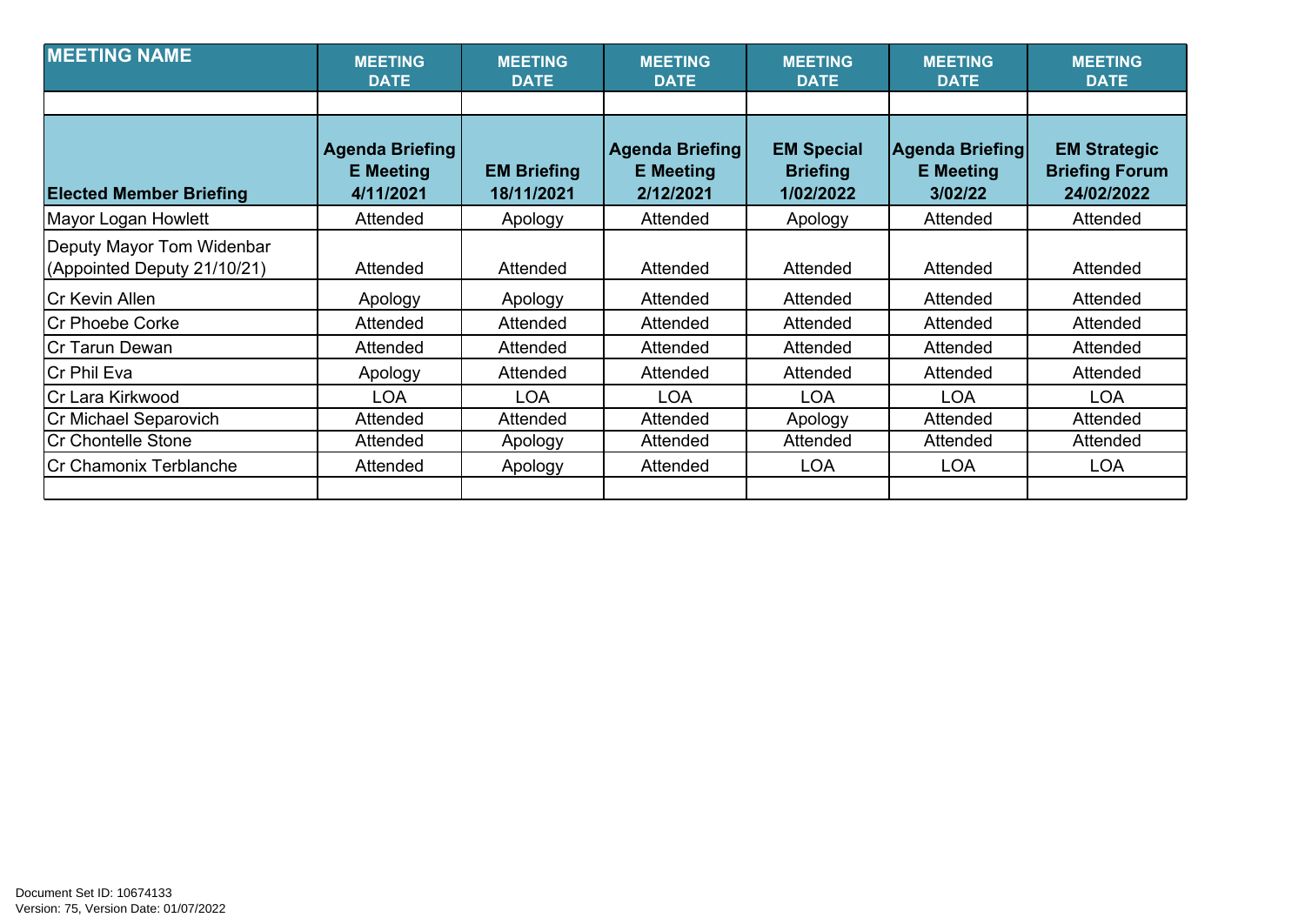| <b>MEETING NAME</b>                                                        | <b>MEETING</b><br><b>DATE</b>                           | <b>MEETING</b><br><b>DATE</b>                                                                 | <b>MEETING</b><br><b>DATE</b>                              | <b>MEETING</b><br><b>DATE</b>                              | <b>MEETING</b><br><b>DATE</b>                                                                               | <b>MEETING</b><br><b>DATE</b>                              |
|----------------------------------------------------------------------------|---------------------------------------------------------|-----------------------------------------------------------------------------------------------|------------------------------------------------------------|------------------------------------------------------------|-------------------------------------------------------------------------------------------------------------|------------------------------------------------------------|
|                                                                            |                                                         |                                                                                               |                                                            |                                                            |                                                                                                             |                                                            |
| <b>Elected Member Briefing</b>                                             | <b>Agenda Briefing</b><br><b>E</b> Meeting<br>3/03/2022 | <b>Combined Agency</b><br><b>Briefing - DLGSCI,</b><br>SRO, OAG, PSC<br>and CCC<br>15/03/2022 | <b>Agenda Briefing</b><br><b>E</b> Meeting<br>7/4/2022     | <b>EM Strategic</b><br><b>Briefing Forum</b><br>12/04/2022 | <b>2nd Council</b><br><b>Led Business</b><br><b>Plan &amp; Budget</b><br><b>Annual Review</b><br>27/04/2022 | <b>EM Strategic</b><br><b>Briefing Forum</b><br>28/04/2022 |
| Mayor Logan Howlett                                                        | Attended                                                | Attended                                                                                      | Apology                                                    | Attended                                                   | Attended                                                                                                    | Attended                                                   |
| Deputy Mayor Tom Widenbar<br>(Appointed Deputy 21/10/21)<br>Cr Kevin Allen | Attended<br>Attended                                    | Attended<br>Attended                                                                          | Attended<br>Attended                                       | Attended<br>Apology                                        | Attended *<br>Attended                                                                                      | Attended<br>Attended                                       |
| Cr Phoebe Corke                                                            | Attended                                                | Attended                                                                                      | Attended                                                   | Attended                                                   | Attended *                                                                                                  | Attended *                                                 |
| Cr Tarun Dewan                                                             | Attended                                                | Attended                                                                                      | Attended                                                   | Attended                                                   | Attended *                                                                                                  | Attended *                                                 |
| Cr Phil Eva                                                                | Attended                                                | Attended                                                                                      | Attended                                                   | Attended                                                   | Attended                                                                                                    | Attended *                                                 |
| Cr Lara Kirkwood                                                           | Attended                                                | Attended                                                                                      | Attended                                                   | Attended                                                   | Attended *                                                                                                  | Attended                                                   |
| Cr Michael Separovich                                                      | Attended                                                | Attended                                                                                      | Attended                                                   | Absent                                                     | Attended                                                                                                    | Attended                                                   |
| Cr Chontelle Stone                                                         | Attended                                                | Attended                                                                                      | Attended                                                   | Attended                                                   | Attended *                                                                                                  | Absent                                                     |
| Cr Chamonix Terblanche                                                     | Attended                                                | <b>LOA</b>                                                                                    |                                                            |                                                            |                                                                                                             |                                                            |
| <b>Elected Member Briefing</b>                                             | <b>Agenda Briefing</b><br><b>E</b> Meeting<br>5/5/2022  | <b>EM Strategic</b><br><b>Briefing Forum</b><br>26/05/2022                                    | <b>EM Strategic</b><br><b>Briefing Forum</b><br>26/05/2022 | <b>Agenda Briefing</b><br><b>E</b> Meeting<br>2/6/202      | <b>EM Stratgic</b><br><b>Briefing Forum</b><br>30/6/2022                                                    |                                                            |
| Mayor Logan Howlett                                                        | Attended                                                | Apology                                                                                       |                                                            | Attended                                                   | Apology                                                                                                     |                                                            |
| Deputy Mayor Tom Widenbar<br>(Appointed Deputy 21/10/21)                   | Attended                                                | Apology                                                                                       |                                                            | Attended                                                   | Attended                                                                                                    |                                                            |
| Cr Kevin Allen                                                             | Absent                                                  | Attended *                                                                                    |                                                            | Apology                                                    | Attended*                                                                                                   |                                                            |
| Cr Phoebe Corke                                                            | Attended                                                | Attended *                                                                                    |                                                            | Attended                                                   | Apology                                                                                                     |                                                            |
| Cr Tarun Dewan                                                             | Attended                                                | Attended *                                                                                    |                                                            | Attended                                                   | Attended*                                                                                                   |                                                            |
| Cr Phil Eva                                                                | Attended                                                | Apology                                                                                       |                                                            | Absent                                                     | Absent                                                                                                      |                                                            |
| Cr Lara Kirkwood                                                           | Attended                                                | Apology                                                                                       |                                                            | Attended                                                   | Apology                                                                                                     |                                                            |
| Cr Michael Separovich                                                      | Attended                                                | Attended *                                                                                    |                                                            | Attended                                                   | Attended                                                                                                    |                                                            |
| Cr Chontelle Stone                                                         | Attended                                                | Attended *                                                                                    |                                                            | Attended                                                   | Attended*                                                                                                   |                                                            |
|                                                                            |                                                         |                                                                                               |                                                            |                                                            |                                                                                                             |                                                            |
|                                                                            |                                                         |                                                                                               |                                                            |                                                            |                                                                                                             |                                                            |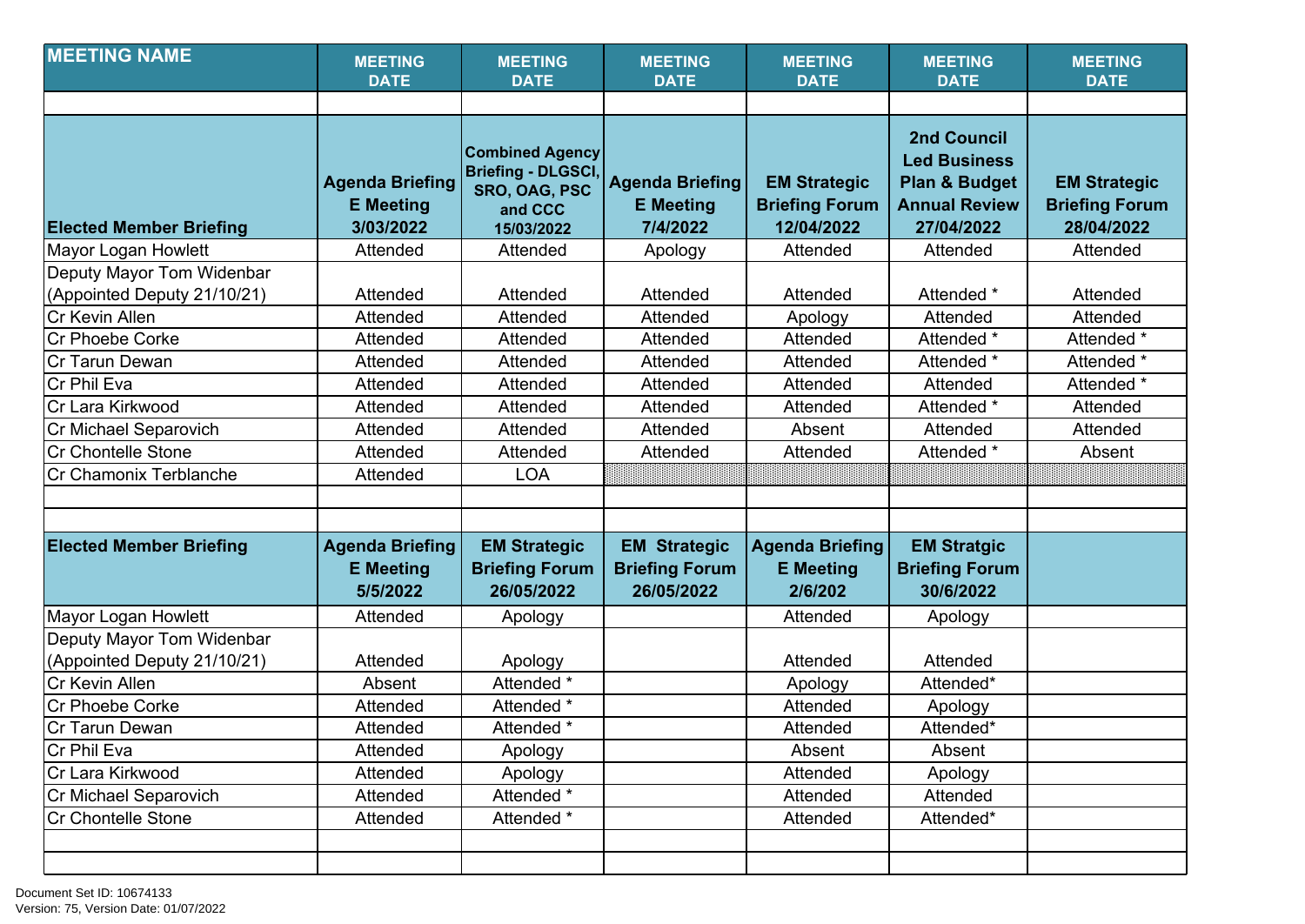## **Elected Member Attendance - July 2021 to June 2022**

| <b>MEETING NAME</b>                            | <b>MEETING</b><br><b>DATE</b> | <b>MEETING</b><br><b>DATE</b> | <b>MEETING</b><br><b>DATE</b> | <b>MEETING</b><br><b>DATE</b> | <b>MEETING</b><br><b>DATE</b>                   | <b>MEETING</b><br><b>DATE</b>                   |
|------------------------------------------------|-------------------------------|-------------------------------|-------------------------------|-------------------------------|-------------------------------------------------|-------------------------------------------------|
| <b>Armadale Road to North Lake Road Bridge</b> |                               |                               |                               |                               |                                                 |                                                 |
| <b>Community Reference Group</b>               | 8/09/2021                     |                               |                               |                               |                                                 |                                                 |
| Deputy Mayor Lara Kirkwood                     |                               |                               |                               |                               |                                                 |                                                 |
| (Deputy expired 15/10/21)                      | Attended                      |                               |                               |                               |                                                 |                                                 |
|                                                |                               |                               |                               |                               |                                                 |                                                 |
|                                                |                               |                               |                               |                               | 18/01/2022                                      |                                                 |
| <b>Cockburn Aboriginal Reference Group</b>     | 3/08/2021                     | 13/09/2021                    | 5/10/2021                     | 7/12/2021                     | <b>AGM</b>                                      | 8/02/2022                                       |
| Cr Phoebe Corke (re appointed 11/11/21)        | Attended                      | Attended                      | Attended                      | Attended                      | Attended                                        | Attended                                        |
| Cr Chontelle Stone (re appointed 11/11/21)     | Absent                        | Attended                      | Absent                        | Apologies                     | Attended                                        | Attended                                        |
| Deputy Mayor Tom Widenbar (dep)                |                               |                               |                               |                               |                                                 |                                                 |
| (appointed 11/11/21)                           | N/A                           | N/A                           | N/A                           | N/A                           | N/A                                             |                                                 |
| Cr Tarun Dewan (dep) (appointed 11/11/21)      | N/A                           | N/A                           | N/A                           | N/A                           | N/A                                             |                                                 |
|                                                |                               |                               |                               |                               |                                                 |                                                 |
|                                                | 5/04/2022                     |                               | 7/06/2022                     |                               |                                                 |                                                 |
| <b>Cockburn Aboriginal Reference Group</b>     | <b>Cancelled</b>              | 17/05/2022                    | <b>Cancelled</b>              |                               |                                                 |                                                 |
| Cr Phoebe Corke (re appointed 11/11/21)        | N/A                           | Attended                      | N/A                           |                               |                                                 |                                                 |
| Cr Chontelle Stone (re appointed 11/11/21)     | N/A                           | Attended                      | N/A                           |                               |                                                 |                                                 |
| Deputy Mayor Tom Widenbar (dep)                |                               |                               |                               |                               |                                                 |                                                 |
| (appointed 11/11/21)                           | N/A                           | N/A                           | N/A                           |                               |                                                 |                                                 |
| Cr Tarun Dewan (dep) (appointed 11/11/21)      | N/A                           | N/A                           | N/A                           |                               |                                                 |                                                 |
|                                                |                               |                               |                               |                               | 8/02/2022<br><b>Meeting</b><br><b>Cancelled</b> | 8/03/2022<br><b>Meeting</b><br><b>Cancelled</b> |
| <b>Cockburn Age Friendly Reference Group</b>   | 13/07/2021                    | 14/09/2021                    | 12/10/2021                    | 9/11/2021                     | due to COVID                                    | due to COVID                                    |
| No EM Appointed                                |                               |                               |                               |                               |                                                 |                                                 |
| Cr Tarun Dewan (appointed 11/11/21)            |                               |                               |                               |                               | N/A                                             | N/A                                             |
|                                                |                               |                               |                               |                               |                                                 |                                                 |
|                                                |                               |                               |                               |                               |                                                 |                                                 |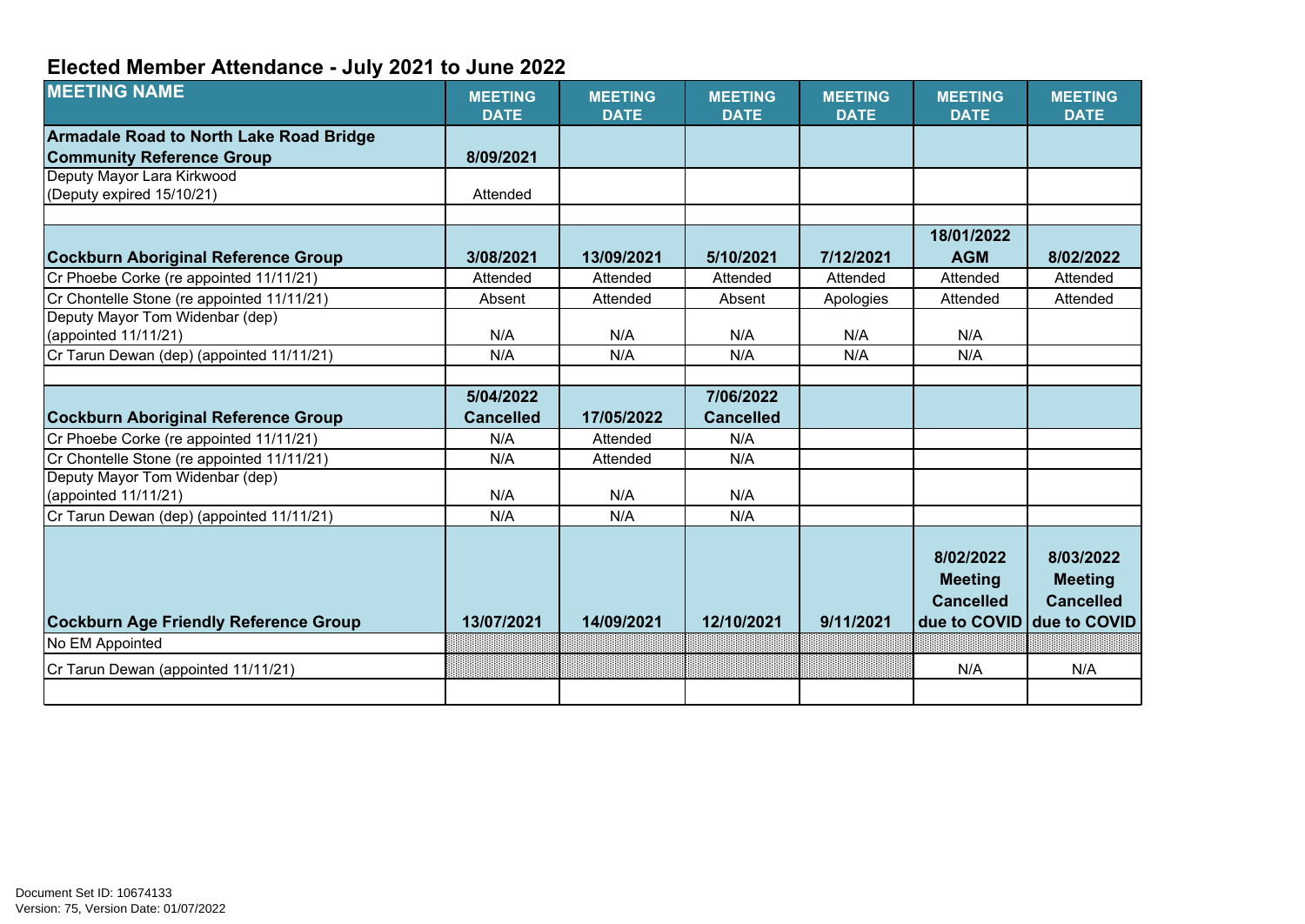| <b>MEETING NAME</b>                                                                                                                   | <b>MEETING</b><br><b>DATE</b>                                              | <b>MEETING</b><br><b>DATE</b>  | <b>MEETING</b><br><b>DATE</b> | <b>MEETING</b><br><b>DATE</b> | <b>MEETING</b><br><b>DATE</b> | <b>MEETING</b><br><b>DATE</b> |
|---------------------------------------------------------------------------------------------------------------------------------------|----------------------------------------------------------------------------|--------------------------------|-------------------------------|-------------------------------|-------------------------------|-------------------------------|
| <b>Cockburn Age Friendly Reference Group</b>                                                                                          | 12/04/2022<br><b>Meeting</b><br><b>Cancelled</b><br>due to<br><b>COVID</b> | 10/05/2022<br><b>Cancelled</b> | 14/06/2022                    | 12/07/2022                    | 9/08/2022                     | 13/09/2022                    |
| Cr Tarun Dewan (appointed 11/11/21)                                                                                                   | N/A                                                                        | N/A                            |                               |                               |                               |                               |
|                                                                                                                                       |                                                                            |                                |                               |                               |                               |                               |
| <b>Cockburn Age Friendly Reference Group</b>                                                                                          | 11/10/2022                                                                 | 8/11/22 AGM                    |                               |                               |                               |                               |
| Cr Tarun Dewan (appointed 11/11/21)                                                                                                   |                                                                            |                                |                               |                               |                               |                               |
|                                                                                                                                       |                                                                            |                                |                               |                               |                               |                               |
| <b>Cockburn Bushfire Advisory Reference Group</b><br>(BFARG)                                                                          | 27/07/2021                                                                 | 12/10/2021                     | 29/03/2022                    |                               |                               |                               |
| Cr Chontelle Stone (re appointed 11/11/21)                                                                                            | Attended                                                                   | Attended                       | Attended                      |                               |                               |                               |
| Cr Tarun Dewan (appointed 11/11/21)                                                                                                   | N/A                                                                        | N/A                            | Atendedd                      |                               |                               |                               |
| Cr Philip Eva (appointed 11/11/21)                                                                                                    | N/A                                                                        | N/A                            | Absent                        |                               |                               |                               |
| Cr Lee-Anne Smith<br>(Resigned from Council 9/9/21)<br>Deputy Mayor Lara Kirkwood<br>(Deputy expired 16/10/21) (Delegate to 15/10/21) | Absent<br>Absent                                                           |                                |                               |                               |                               |                               |
|                                                                                                                                       |                                                                            |                                |                               |                               |                               |                               |

| <b>Cockburn Community Interagency Crime</b>            |            |            |            |  |  |
|--------------------------------------------------------|------------|------------|------------|--|--|
| <b>Prevention Reference Group</b>                      | 26/08/2021 | 24/11/2021 | 29/03/2022 |  |  |
| Cr Tarun Dewan (appointed 11/11/21)                    | N/A        | Attended   | Attended   |  |  |
| Deputy Mayor Lara Kirkwood                             |            |            |            |  |  |
| (Deputy expired $15/10/21$ ) (delegate to $15/10/21$ ) | Apology    |            |            |  |  |
| Cr Chontelle Stone (delegate to 15/10/21)              | Attended   |            |            |  |  |
| Cr Phil Eva (delegate to 15/10/21)                     | Apology    |            |            |  |  |
| Cr Lee-Anne Smith (resigned from Council 9/9/21)       | Absent     |            |            |  |  |
|                                                        |            |            |            |  |  |
|                                                        |            |            |            |  |  |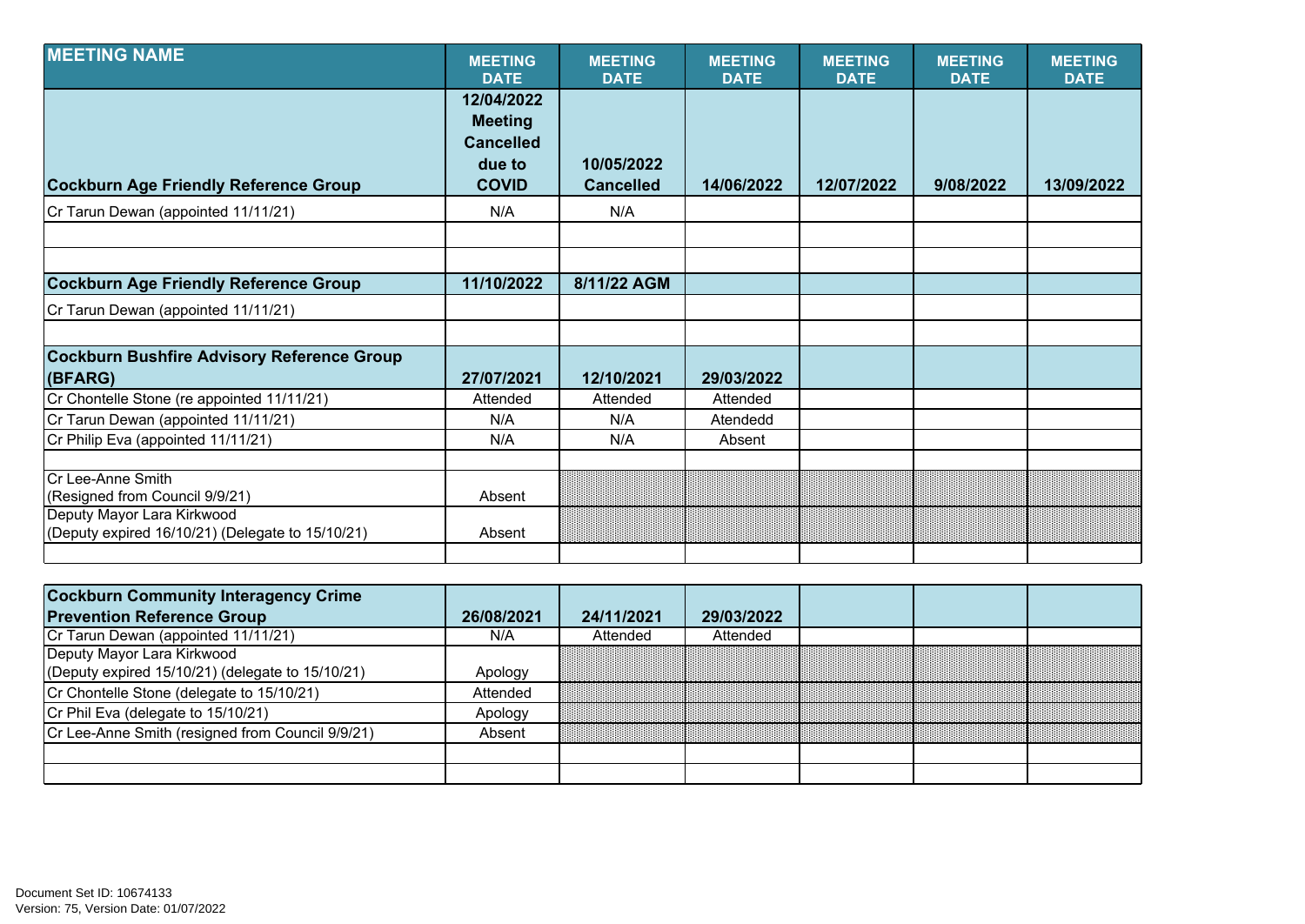| <b>MEETING NAME</b>                                     | <b>MEETING</b>     | <b>MEETING</b>      | <b>MEETING</b> | <b>MEETING</b> | <b>MEETING</b> | <b>MEETING</b> |
|---------------------------------------------------------|--------------------|---------------------|----------------|----------------|----------------|----------------|
|                                                         | <b>DATE</b>        | <b>DATE</b>         | <b>DATE</b>    | <b>DATE</b>    | <b>DATE</b>    | <b>DATE</b>    |
| <b>Cockburn Disability Reference Group</b>              | 6/07/2021          | 3/08/2021           | 7/09/2021      | 11/10/2021     | 26/10/2021     | 8/11/2021      |
| Cr Tarun Dewan (appointed 11/11/21)                     | N/A                | N/A                 | N/A            | N/A            | N/A            | N/A            |
| Deputy Mayor Lara Kirkwood                              |                    |                     |                |                |                |                |
| (Deputy expired 16/10/21)                               | Cancelled          | Cancelled           | Apology        | Apology        | N/A            | N/A            |
|                                                         |                    |                     |                |                |                |                |
|                                                         |                    | 1/03/2022           |                |                |                |                |
|                                                         |                    | <b>No Quoram To</b> |                |                |                |                |
|                                                         |                    | <b>Be</b>           |                |                |                |                |
| <b>Cockburn Disability Reference Group</b>              | 1/02/2022          | <b>Rescheduled</b>  | 5/04/2022      | 3/05/2022      |                |                |
| Cr Tarun Dewan (appointed 11/11/21)                     | Attended           | Attended            | Apologies      | Attended       |                |                |
|                                                         |                    |                     |                |                |                |                |
|                                                         |                    |                     |                |                |                |                |
| <b>Cockburn Road Safety &amp; Travelsmart Ref Group</b> | <b>No Meetings</b> | Scheduled for       | 2021           |                |                |                |
| Mayor Logan Howlett                                     |                    |                     |                |                |                |                |
| Deputy Mayor Lara Kirkwood                              |                    |                     |                |                |                |                |
| (Deputy expired 15/10/21)                               |                    |                     |                |                |                |                |
| <b>ICr Chamonix Terblanche</b>                          |                    |                     |                |                |                |                |
| Cr Phil Eva                                             |                    |                     |                |                |                |                |
|                                                         |                    |                     |                |                |                |                |
| <b>Cockburn Sister Cities Reference Group</b>           | 12/07/2021         |                     |                |                |                |                |
| Mayor Logan Howlett                                     | Attended           |                     |                |                |                |                |
| Cr Philip Eva                                           | Attended           |                     |                |                |                |                |
| Deputy Mayor Tom Widenbar                               |                    |                     |                |                |                |                |
| (Appointed Deputy 21/10/21)                             | <b>LOA</b>         |                     |                |                |                |                |
| Cr Michael Separovich                                   | Attended           |                     |                |                |                |                |
| <b>ICr Phoebe Corke</b>                                 | Attended           |                     |                |                |                |                |
| Cr Chamonix Terblanche (delegate to 15/10/21)           | Attended           |                     |                |                |                |                |
| Cr Chontelle Stone (delegate to 15/10/21)               | Apology            |                     |                |                |                |                |
| Cr Lee-Anne Smith (resigned from council 9/9/21)        | Apology            |                     |                |                |                |                |
|                                                         |                    |                     |                |                |                |                |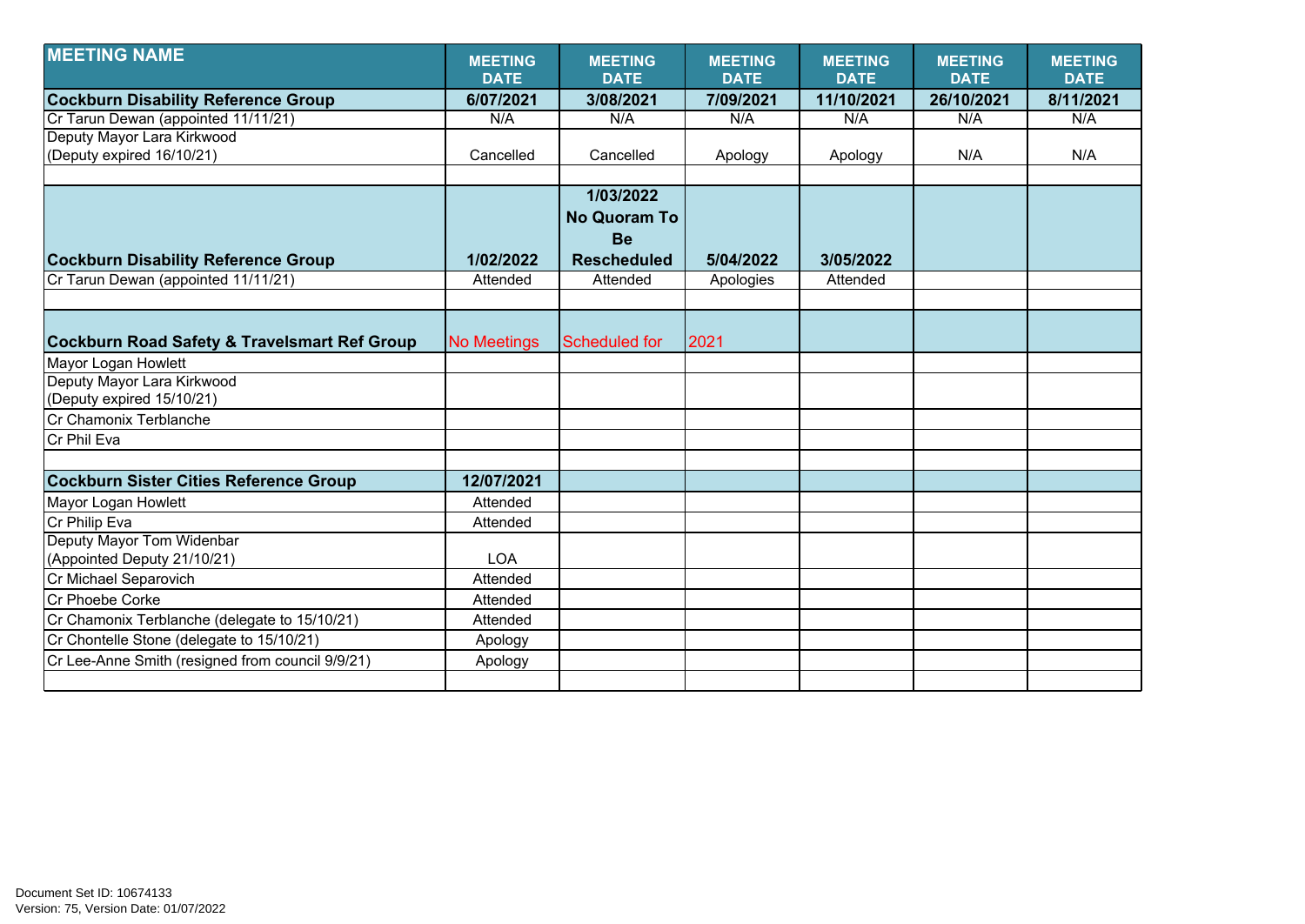| <b>MEETING NAME</b>                                | <b>MEETING</b>   | <b>MEETING</b> | <b>MEETING</b> | <b>MEETING</b> | <b>MEETING</b> | <b>MEETING</b>   |
|----------------------------------------------------|------------------|----------------|----------------|----------------|----------------|------------------|
|                                                    | <b>DATE</b>      | <b>DATE</b>    | <b>DATE</b>    | <b>DATE</b>    | <b>DATE</b>    | <b>DATE</b>      |
| <b>Cockburn Youth Advisory Collective</b>          | 21/07/2021       | 4/08/2021      | 18/08/2021     | 1/09/2021      | 15/09/2021     | 13/10/2021       |
| Cr Lee-Anne Smith (Resigned from Council 9/9/2021) | Absent           | Absent         | Absent         | Absent         | Absent         | Absent           |
|                                                    |                  |                |                |                |                |                  |
| <b>Cockburn Youth Advisory Collective</b>          | 27/10/2021       | 10/11/2021     | 24/11/2021     | 8/12/2021      | 2/02/2022      | 16/02/2022       |
| Cr Tarun Dewan (appointed 11/11/21)                | No EM Elected    | No EM Elected  | Attended       | Attended       | Attended       | Attended         |
| Cr Michael Separovich (appointed 11/11/21)         | No EM Elected    | No EM Elected  | Attended       | Apologies      | Attended       | Absent           |
|                                                    |                  |                |                |                |                |                  |
|                                                    | 2/03/2022        |                |                |                |                |                  |
|                                                    | <b>Meeting</b>   |                |                |                |                |                  |
| <b>Cockburn Youth Advisory Collective</b>          | <b>Cancelled</b> | 16/03/2022     | 30/03/2022     | 20/04/2022     | 4/05/2022      | 18/05/2022       |
| Cr Tarun Dewan (appointed 11/11/21)                | n/a              | Absent         | Attended       | Apologies      | Apologies      | Absent           |
| Cr Michael Separovich (appointed 11/11/21)         | n/a              | Attended       | Attended       | Attended       | Absent         | Absent           |
|                                                    |                  |                |                |                |                |                  |
| <b>Cockburn Youth Advisory Collective</b>          | 1/06/2022        |                |                |                |                |                  |
| Cr Tarun Dewan (appointed 11/11/21)                | Apologies        |                |                |                |                |                  |
| Cr Michael Separovich (appointed 11/11/21)         | Absent           |                |                |                |                |                  |
|                                                    |                  |                |                |                |                |                  |
|                                                    |                  |                |                |                |                |                  |
|                                                    | 7/07/2021        |                |                |                |                |                  |
|                                                    | <b>Training</b>  |                |                |                |                | 1/12/21          |
| <b>Neighbourhood Watch Reference Group</b>         | <b>Workshop</b>  | 4/08/2021      | 1/09/2021      | 6/10/2021      | 3/11/2021      | <b>Christmas</b> |
| Cr Chontelle Stone (re appointed 11/11/21)         | Apology          | Apology        | Attended       | Attended       | Attended       | Apologies        |
| Cr Tarun Dewan (appointed 11/11/21)                | N/A              | N/A            | N/A            | N/A            | N/A            | Apologies        |
| Deputy Mayor Tom Widenbar                          |                  |                |                |                |                |                  |
| (Appointed Deputy 21/10/21) (delegate to 15/10/21) | <b>LOA</b>       | <b>LOA</b>     | <b>LOA</b>     | <b>LOA</b>     | N/A            | N/A              |
|                                                    |                  |                |                |                |                |                  |
| Neighbourhood Watch Reference Group                | 2/02/2022        | 2/03/2022      | 6/04/2022      | 4/05/2022      | 1/06/2022      |                  |
| Cr Chontelle Stone (re appointed 11/11/21)         | LOA              | <b>LOA</b>     | <b>LOA</b>     | <b>LOA</b>     | <b>LOA</b>     |                  |
| Cr Tarun Dewan (appointed 11/11/21)                | Attended         | Attended       | Attended       | Attended       | Attended       |                  |
| Cr Lara Kirkwood (appointed 10/03/22)              |                  |                | Attended       | Attended       | Apologies      |                  |
|                                                    |                  |                |                |                |                |                  |
|                                                    |                  |                |                |                |                |                  |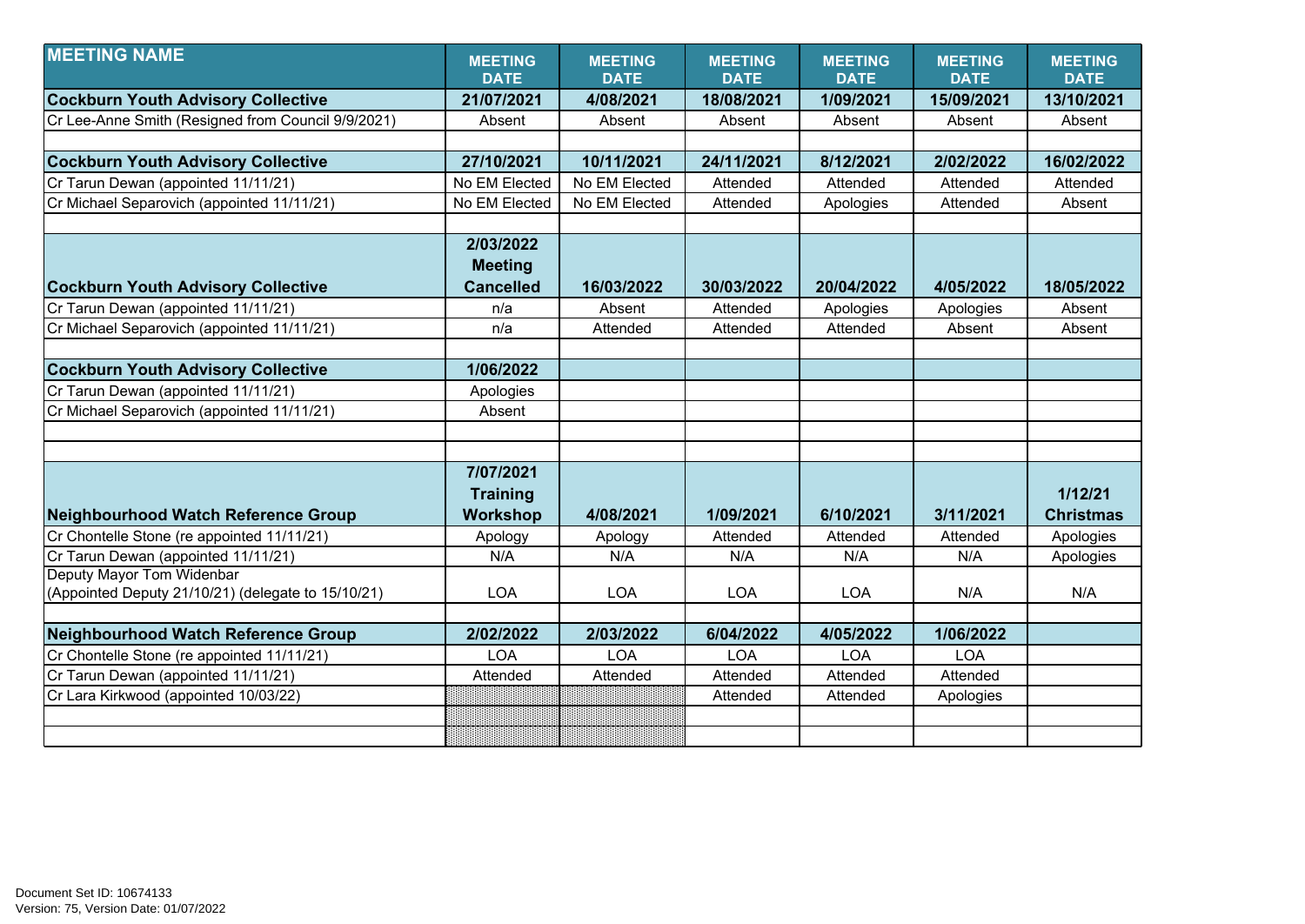| <b>MEETING NAME</b>                                      | <b>MEETING</b><br><b>DATE</b> | <b>MEETING</b><br><b>DATE</b> | <b>MEETING</b><br><b>DATE</b> | <b>MEETING</b><br><b>DATE</b> | <b>MEETING</b><br><b>DATE</b> | <b>MEETING</b><br><b>DATE</b> |
|----------------------------------------------------------|-------------------------------|-------------------------------|-------------------------------|-------------------------------|-------------------------------|-------------------------------|
| <b>New Council and Administration Centre Reference</b>   |                               |                               |                               |                               |                               |                               |
| <b>Group (NCAC)</b>                                      | No Meetings                   | Scheduled for                 | 2021                          |                               |                               |                               |
| Mayor Logan Howlett                                      |                               |                               |                               |                               |                               |                               |
| Deputy Mayor Lara Kirkwood<br>(Deputy expired 15/10/21)  |                               |                               |                               |                               |                               |                               |
| Cr Kevin Allen                                           |                               |                               |                               |                               |                               |                               |
| <b>Cr Phoebe Corke</b>                                   |                               |                               |                               |                               |                               |                               |
| Cr Phil Eva, JP                                          |                               |                               |                               |                               |                               |                               |
| Cr Michael Separovich                                    |                               |                               |                               |                               |                               |                               |
| Cr Chontelle Stone                                       |                               |                               |                               |                               |                               |                               |
| Cr Chamonix Terblanche                                   |                               |                               |                               |                               |                               |                               |
| Deputy Mayor Tom Widenbar<br>(Appointed Deputy 21/10/21) |                               |                               |                               |                               |                               |                               |
|                                                          |                               |                               |                               |                               |                               |                               |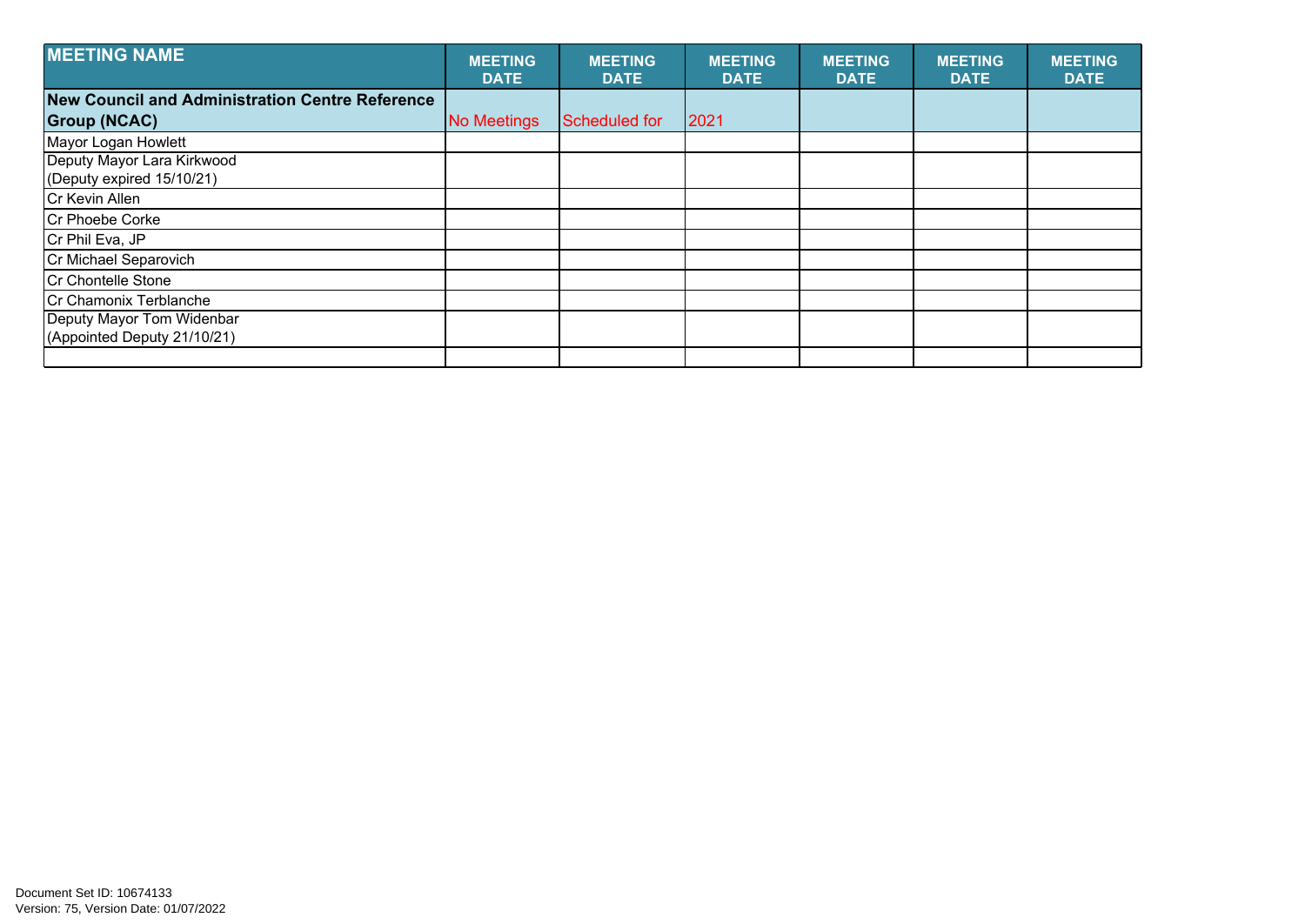## **Elected Member Attendance Record - July 2021 to June 2022**

| <b>MEETING NAME</b>                             | <b>MEETING</b><br><b>DATE</b> | <b>MEETING</b><br><b>DATE</b> | <b>MEETING</b><br><b>DATE</b> | <b>MEETING</b><br><b>DATE</b> | <b>MEETING</b><br><b>DATE</b> | <b>MEETING</b><br><b>DATE</b> |
|-------------------------------------------------|-------------------------------|-------------------------------|-------------------------------|-------------------------------|-------------------------------|-------------------------------|
| Alcoa Kwinana Environmental Improvement Plan    |                               |                               |                               |                               |                               |                               |
| <b>Advisory Group</b>                           | 18/08/2021                    | 17/11/2021                    |                               |                               |                               |                               |
| Cr Michael Separovich (re-appointed 11/11/21)   | Attended                      | Attended                      |                               |                               |                               |                               |
|                                                 |                               |                               |                               |                               |                               |                               |
| <b>Beeliar Regional Park Community Advisory</b> |                               |                               | 26/5/22                       |                               |                               |                               |
| <b>Committee</b>                                | 21/10/2021                    | 24/03/2022                    | <b>Cancelled</b>              |                               |                               |                               |
| Cr Phoebe Corke (re appointed 11/11/21)         | N/A                           | Attended                      |                               |                               |                               |                               |
| Cr Phil Eva (dep) (appointed 11/11/21)          | N/A                           | N/A                           |                               |                               |                               |                               |
|                                                 |                               |                               |                               |                               |                               |                               |
| Cockburn Central Youth Care Council             | 1/09/2021                     | 24/11/2021                    | 23/03/2022                    | 8/06/2022                     |                               |                               |
| Cr Tarun Dewan (appointed 11/11/21)             | N/A                           | Apologies                     | Absent                        | Apologies                     |                               |                               |
| Mayor Logan Howlett (delegate to 15/10/21)      | Apology                       |                               |                               |                               |                               |                               |
|                                                 |                               |                               |                               |                               |                               |                               |
| <b>Cockburn Coast Liaison Group</b>             | 31/08/2021                    |                               |                               |                               |                               |                               |
| Cr Phoebe Corke (re appointed 11/11/21)         | Attended                      |                               |                               |                               |                               |                               |
| Cr Michael Separovich (appointed 11/11/21)      | N/A                           |                               |                               |                               |                               |                               |
| Mayor logan Howlett (dep) (appointed 11/11/12)  | N/A                           |                               |                               |                               |                               |                               |
| Mayor Logan Howlett (delegate to 15/10/21)      | Apology                       |                               |                               |                               |                               |                               |
| Cr Michael Separovich (dep)                     |                               |                               |                               |                               |                               |                               |
| (delegate to 15/10/21)                          | n/a                           |                               |                               |                               |                               |                               |
|                                                 |                               |                               |                               |                               |                               |                               |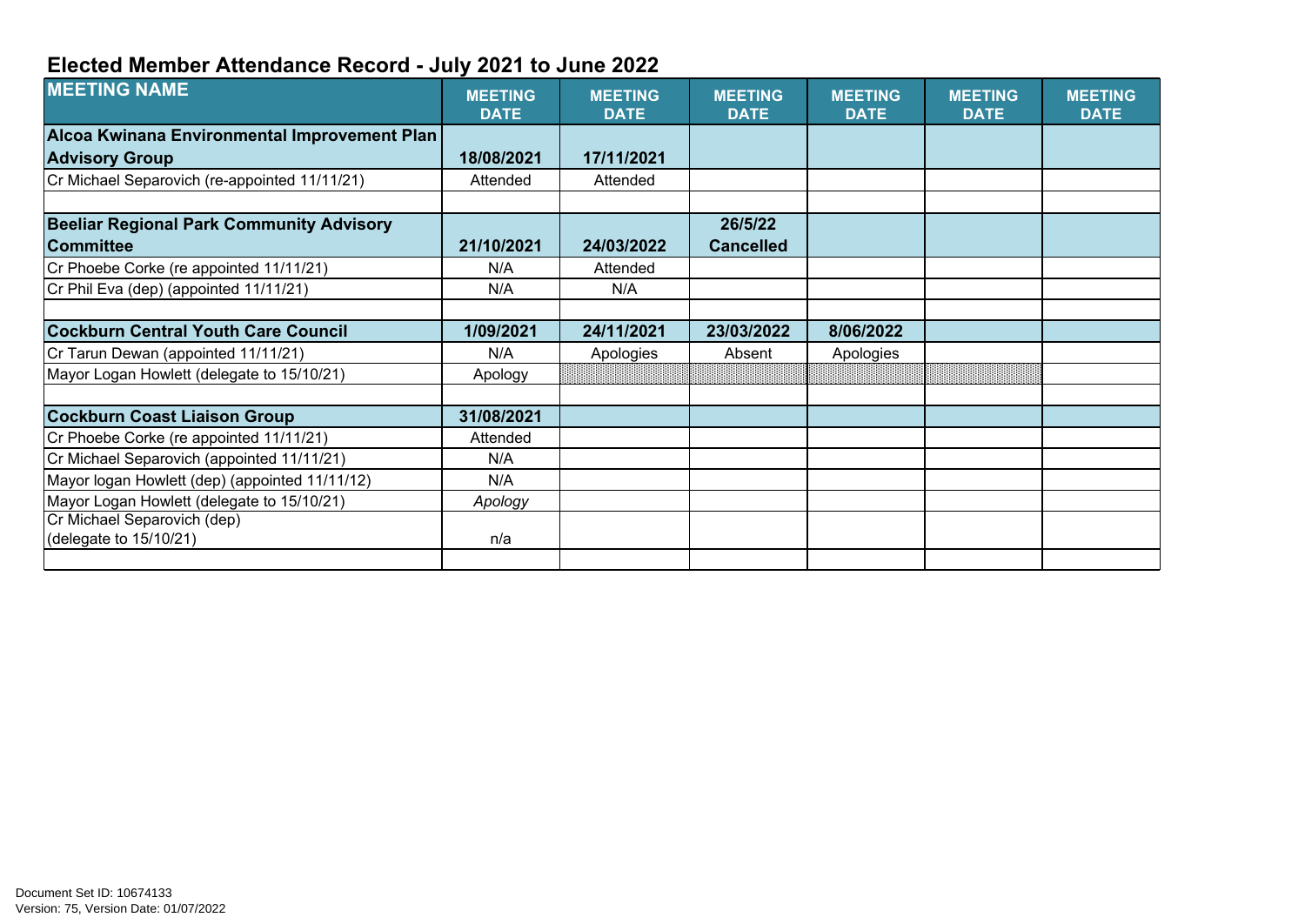| <b>MEETING NAME</b>                                 | <b>MEETING</b><br><b>DATE</b> | <b>MEETING</b><br><b>DATE</b> | <b>MEETING</b><br><b>DATE</b> | <b>MEETING</b><br><b>DATE</b> | <b>MEETING</b><br><b>DATE</b> | <b>MEETING</b><br><b>DATE</b> |
|-----------------------------------------------------|-------------------------------|-------------------------------|-------------------------------|-------------------------------|-------------------------------|-------------------------------|
| <b>Cockburn Coast Steering Committee</b>            |                               |                               |                               |                               |                               |                               |
| Cr Phoebe Corke                                     |                               |                               |                               |                               |                               |                               |
| (appointed as delegate 11/11/21)                    |                               |                               |                               |                               |                               |                               |
| (dep to 15/10/21)                                   |                               |                               |                               |                               |                               |                               |
| Cr Michael Separovich (dep)                         |                               |                               |                               |                               |                               |                               |
| (reappointed as dep 11/11/21)                       |                               |                               |                               |                               |                               |                               |
| Mayor Logan Howlett (delegate to 15/10/21)          |                               |                               |                               |                               |                               |                               |
|                                                     |                               |                               |                               |                               |                               |                               |
| <b>Cockburn Sound Management Council</b>            | 3/09/2021                     | 10/12/2021                    | 4/03/2022                     | 3/06/2022                     |                               |                               |
| Cr Phoebe Corke (re-appointed 11/11/21)             | Attended                      | Attended                      | Attended                      | Attended                      |                               |                               |
| Cr Michael Separovich (Dep) (re-appointed 11/11/21) | N/A                           | N/A                           | N/A                           | N/A                           |                               |                               |
|                                                     |                               |                               |                               |                               |                               |                               |
| <b>Cockburn Wetlands Education Centre</b>           | 20/07/2021                    | 17/08/2021                    | 15/09/2021                    | 20/10/2021                    | 17/11/2021                    | 15/12/2021                    |
| Cr Chontelle Stone (appointed 11/11/21)             | N/A                           | N/A                           | N/A                           | N/A                           | Absent                        | Apologies                     |
| Cr Phil Eva (delegate to 15/10/21)                  |                               |                               |                               |                               |                               |                               |
| (appointed Dep 11/11/21)                            | Attended                      | Attended                      | Absent                        | N/A                           | N/A                           | Apologies                     |
| Cr Chamonix Terblanche (dep to 15/10/21)            | N/A                           | N/A                           | N/A                           | N/A                           | N/A                           | N/A                           |
|                                                     |                               |                               |                               |                               |                               |                               |
|                                                     |                               |                               |                               |                               |                               |                               |
| <b>Jandakot Airport Community Aviation</b>          |                               |                               |                               |                               |                               |                               |
| <b>Consultation Group (JACACG)</b>                  | 31/08/2021                    | 30/11/2021                    | 1/03/2022                     | 31/05/2022                    |                               |                               |
| Cr Tarun Dewan (appointed 11/11/21)                 | N/A                           | Attended                      | Attended                      | Attended                      |                               |                               |
| Cr Chontelle Stone (delegate to 15/10/21)           | Attended                      | N/A                           | N/A                           | N/A                           |                               |                               |
|                                                     |                               |                               |                               |                               |                               |                               |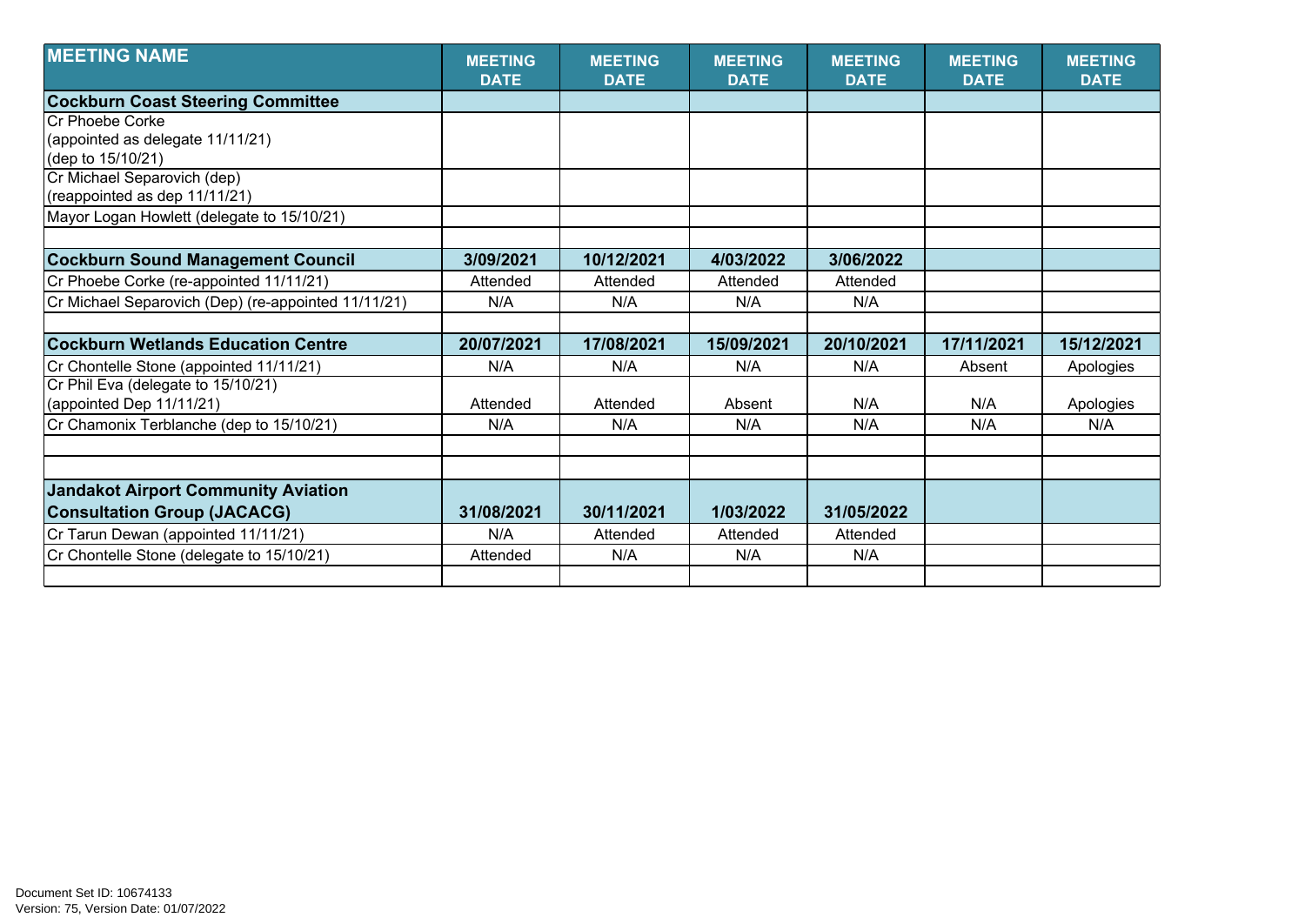| <b>MEETING NAME</b>                              | <b>MEETING</b>   | <b>MEETING</b> | <b>MEETING</b> | <b>MEETING</b>   | <b>MEETING</b> | <b>MEETING</b> |
|--------------------------------------------------|------------------|----------------|----------------|------------------|----------------|----------------|
|                                                  | <b>DATE</b>      | <b>DATE</b>    | <b>DATE</b>    | <b>DATE</b>      | <b>DATE</b>    | <b>DATE</b>    |
| <b>Jandakot Regional Park Community Advisory</b> | 20/7/2021        |                |                | 17/05/2022       |                |                |
| <b>Committee (JRPCAC)</b>                        | <b>Cancelled</b> | 19/10/2021     | 8/02/2022      | <b>Cancelled</b> |                |                |
| Cr Phoebe Corke (appointed 11/11/21)             | N/A              | N/A            | Apologies      | N/A              |                |                |
| Cr Lee-Anne Smith                                |                  |                |                |                  |                |                |
| (Resigned from Council 9/9/21)                   | N/A              | N/A            | N/A            | N/A              |                |                |
|                                                  |                  |                |                |                  |                |                |
| <b>Joint Development Assessment Panel</b>        | 10/12/2021       | 10/03/2022     | 16/03/2022     | 11/04/2022       | 2/05/2022      | 11/05/2022     |
| Cr Chamonix Terblanche                           | Attended         | N/A            | N/A            |                  |                |                |
| Cr Chontelle Stone                               | Attended         | Attended       | Attended       | Attended         | Attended       | Attended       |
| Cr Phoebe Corke                                  | N/A              | Attended       | Apologies      | Attended         | Attended       | Apologies      |
| Deputy Mayor Tom Widenbar                        |                  |                |                |                  |                |                |
| (Appointed Deputy 21/10/21)                      | N/A              | N/A            | Attended       | N/A              | N/A            | Attended       |
| Cr Michael Separovich (2nd dep)                  | N/A              | N/A            | N/A            | N/A              | N/A            | N/A            |
|                                                  |                  |                |                |                  |                |                |
| <b>South Metropolitan Regional Road Group</b>    | 22/11/2021       |                |                |                  |                |                |
| Mayor Logan Howlett (re-appointed 11/11/21)      | Attended         |                |                |                  |                |                |
| Cr Tarun Dewan - (Dep) (appointed 11/11/21)      | N/A              |                |                |                  |                |                |
| Deputy Mayor Lara Kirkwood                       |                  |                |                |                  |                |                |
| (term expired 16/10/21)                          |                  |                |                |                  |                |                |
| (Deputy expired 16/10/21)                        | N/A              |                |                |                  |                |                |
|                                                  |                  |                |                |                  |                |                |
| <b>Perth Airport Municipalities Group</b>        | 1/09/2021        | 1/12/2021      |                |                  |                |                |
| No EM Appointment                                | N/A              | N/A            |                |                  |                |                |
|                                                  |                  |                |                |                  |                |                |
| <b>South West Group</b>                          | 15/09/2021       | 11/10/2021     | 6/12/2021      | 28/02/2022       |                |                |
| <b>Mayor Logan Howlett</b>                       | Attended         | Attended       | Attended       | Attended         |                |                |
|                                                  |                  |                |                |                  |                |                |
|                                                  |                  |                |                |                  |                |                |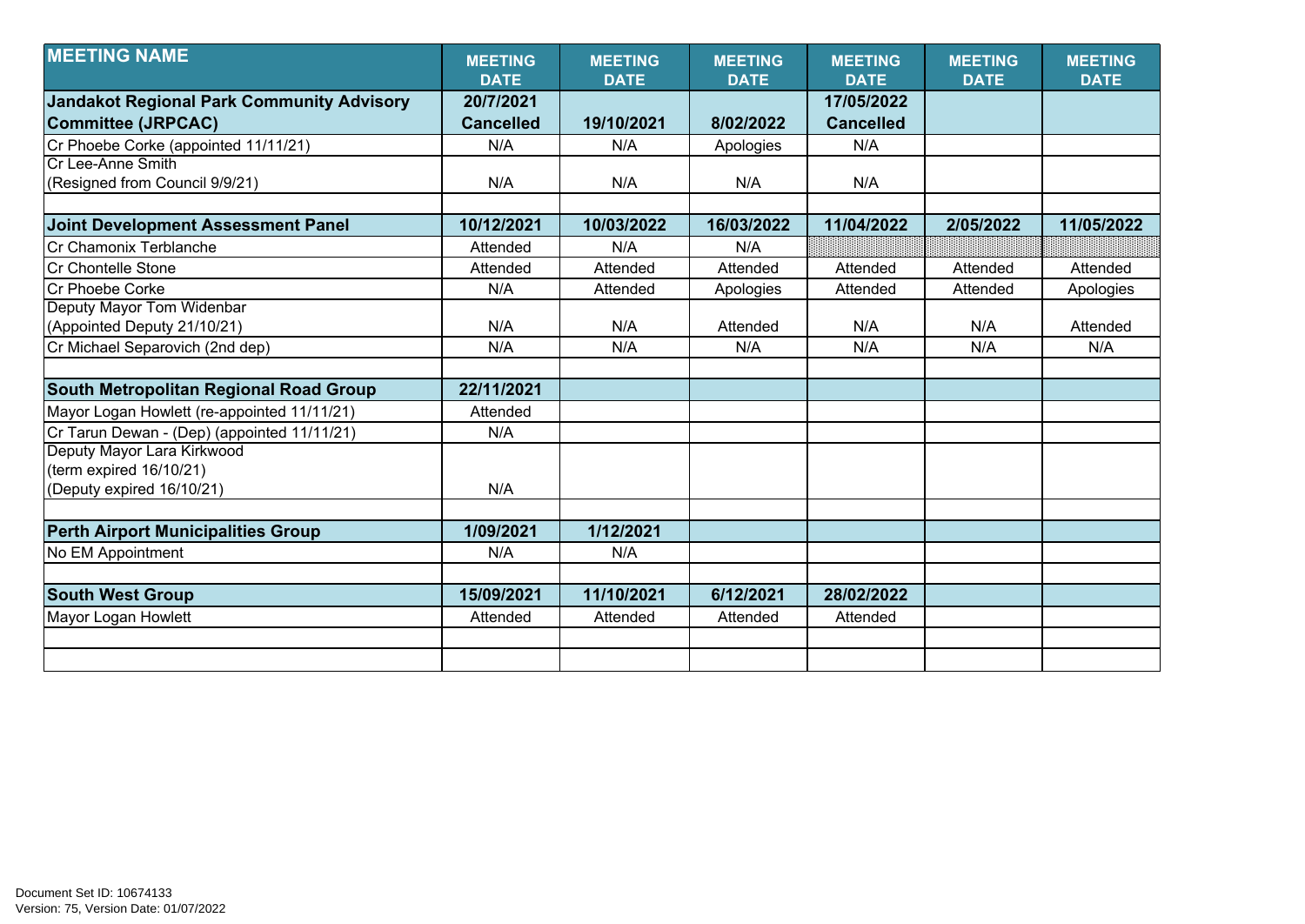| <b>MEETING NAME</b>                               | <b>MEETING</b><br><b>DATE</b> | <b>MEETING</b><br><b>DATE</b> | <b>MEETING</b><br><b>DATE</b> | <b>MEETING</b><br><b>DATE</b> | <b>MEETING</b><br><b>DATE</b> | <b>MEETING</b><br><b>DATE</b> |
|---------------------------------------------------|-------------------------------|-------------------------------|-------------------------------|-------------------------------|-------------------------------|-------------------------------|
|                                                   |                               |                               |                               |                               |                               |                               |
| <b>South West Corridor Development Foundation</b> | 23/08/2021                    | 13/102021                     | 10/02/2022                    |                               |                               |                               |
| Cr Tarun Dewan (appointed 11/11/21)               | N/A                           | N/A                           | Attended                      |                               |                               |                               |
| Cr Phoebe Corke (dep) (appointed 11/11/21)        | N/A                           | N/A                           | Attended                      |                               |                               |                               |
| Deputy Mayor Tom Widenbar                         |                               |                               |                               |                               |                               |                               |
| (term expired 16/10/21)                           |                               |                               |                               |                               |                               |                               |
| (Appointed Deputy 21/10/21)                       | <b>LOA</b>                    | <b>LOA</b>                    |                               |                               |                               |                               |
|                                                   |                               |                               |                               |                               |                               |                               |
| <b>South West Reference Group Environmental</b>   |                               |                               |                               |                               |                               |                               |
| Forum                                             | 19/08/2021                    | 4/11/2021                     | 10/02/2022                    |                               |                               |                               |
| Cr Tarun Dewan (appointed 11/11/21)               | N/A                           | N/A                           | Attended                      |                               |                               |                               |
| Cr Phoebe Corke (term expired 16/10/21)           |                               |                               |                               |                               |                               |                               |
| (appointed as Dep 11/11/21)                       | Attended                      | Attended                      | Attended                      |                               |                               |                               |
| Cr Lee-Anne Smith (dep)                           |                               |                               |                               |                               |                               |                               |
| (Resigned from Council 9/9/21)                    | N/A                           | N/A                           |                               |                               |                               |                               |
|                                                   |                               |                               |                               |                               |                               |                               |
| <b>WALGA South Metropolitan Zone</b>              | 23/08/2021                    | 22/11/2021                    | 14/02/2022                    | 26/04/2022                    |                               |                               |
| Mayor Logan Howlett                               | Attended                      | Attended                      | Attended                      | Attended                      |                               |                               |
| DM Tom Widenbar (appointed 10/2/22) (previously   |                               |                               |                               |                               |                               |                               |
| Deputy)                                           | <b>LOA</b>                    | N/A                           | N/A                           | Apologies                     |                               |                               |
| <b>Cr Chontelle Stone</b>                         | Attended                      | Attended                      | Attended                      | Attended                      |                               |                               |
| Cr Chamonix Terblanche (resigned 12/2/22)         | Absent                        | Attended                      | N/A                           | N/A                           |                               |                               |
| Cr Michael Separovich (Deputy)                    |                               |                               | Attended                      | Attended                      |                               |                               |
| Cr Pheobe Corke (Deputy) appointed 10/2/22        |                               |                               | N/A                           | Attended                      |                               |                               |
|                                                   |                               |                               |                               |                               |                               |                               |
| <b>Woodman Point Regional Park Community</b>      |                               |                               |                               | 10/5/22                       |                               |                               |
| <b>Advisory Committee (WPRPCAC)</b>               | 6/07/2021                     | 5/10/2021                     | 15/02/2022                    | <b>Cancelled</b>              |                               |                               |
| Cr Michael Separovich (appointed 11/11/21)        | Cancelled                     | Attended                      | Attended                      |                               |                               |                               |
| Cr Phoebe Corke (dep) (appointed 11/11/21)        | N/A                           | N/A                           | N/A                           |                               |                               |                               |
|                                                   |                               |                               |                               |                               |                               |                               |